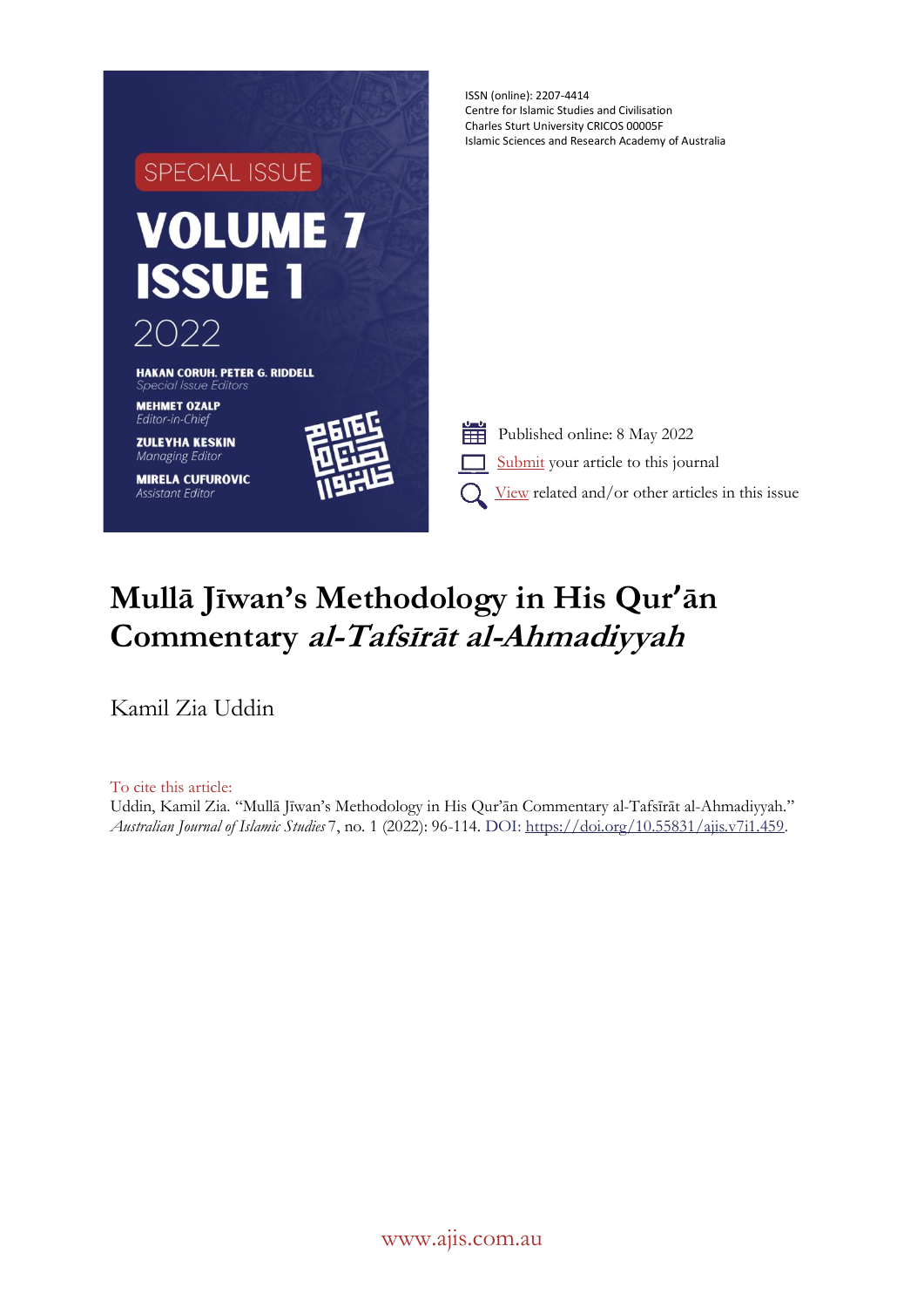# **MULLĀ JĪWAN'S METHODOLOGY IN HIS QURʾĀN COMMENTARY** *AL-TAFSĪRĀT AL-AḤMADIYYAH*

Kamil Zia Uddin\*

**Abstract:** This article outlines the Ḥanafī subcontinent contribution to the field of *tafsīr*. More specifically, it provides a synopsis of Ḥanafī books on the genre of *aḥkām al-Qurʾān* (legal verses of the Qurʾān). Ahmad b. Abū Sa'īd al-Junfūrī (d. 1717), more commonly known as Mullā Jīwan, was an Indian jurist and celebrated teacher of the Mughal Emperor Alamgir (d. 1707). Given he was a teacher of a Mughal emperor, his writings potentially had the capability to practice and influence *fiqh* at state level. In his introduction, Mullā Jīwan states three types of derivations from the selected *āyāt*: juristic rulings (*aḥkām fiqhiyyah*), Islamic jurisprudence (*uṣūl al-fiqh*) and issues of creed (*masāʾil al-'ʿaqīdah al-sunniyyah*). I use examples of *āyāt* for each derivation to highlight and identify the *manhaj* (methodology) of his *tafsīr*. Other sciences are mentioned in his *tafsīr*—like *nahw* (grammar) or *taṣawwuf* (Sufism)—but they are not the salient objectives mentioned in his introduction nor are they as common as the abovementioned points. Mullā Jīwan is most known for his commentary on Abū al-Barakāt al-Nasafī's (d. 1311) text on jurisprudence, *al-Manār*, titled *Nūr al-anwār sharḥ al-manār* (Light of Lights, Commentary on the Enlighted)*.* Prior to writing that commentary, Mullā Jīwan wrote a juristic exegesis of the Qurʾān titled *al-Tafsīrāt al-Aḥmadiyyah fī bayān al-āyāt al-sharʿiyyah* (Aḥmad's Exegeses in Explaining Legal Verses). It was the first complete juristic exegesis written in the subcontinent. In this *tafsīr*, he presents each *masʾalah* (case study) based on the Ḥanafī/Māturīdī school of thought. Like much *aḥkām al-Qurʾān* literature, he did not organise the issues in accordance with juristic chapters; rather, he lists the issues in the order they occurred in the Qurʾān. He also cited the major works he used in his introduction. Mullā Jīwan selected about 500 *āyāt* from 63 *sūrahs* to elaborate on 276 issues of jurisprudence and creed.

**Keywords:** *Mullā Jīwan*, *tafsīr*, *fiqh*, *subcontinent*, *Ḥanafī*, *Māturīdī*, *Mughal*

Kamil Zia Uddin is the chair of the Qur'ānic Exegesis Department and a librarian at Darul Qasim in Chicago.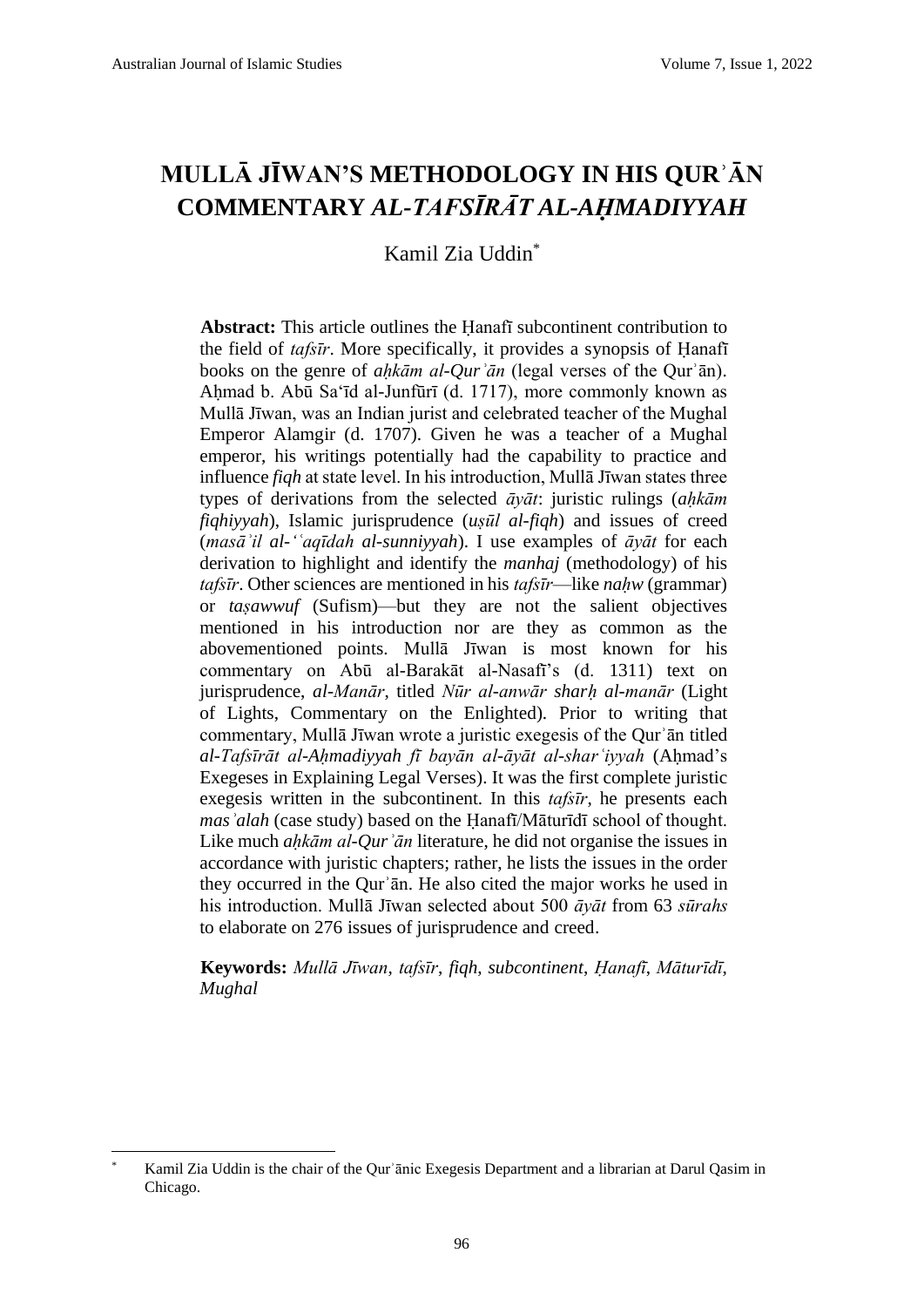### **BRIEF HISTORY OF TAFSĪR IN THE SUBCONTINENT**

*Tafsīr* (Qurʾānic exegesis) literature has existed in written form in the Indian subcontinent since the 15th century. Muḥammad Salim Kidwai, in his book *Hindustānī mufassirīn aur un ki ʿarbī tafsīray* (Indian Exegetes and their Arabic Exegeses), lists Muḥammad b. Aḥmad b. Muḥammad Tahānaysarī Gujrātī's (d. 1417) work, titled *Kāshif al-ḥaqāʾiq wa qāmūs aldaqāʾiq* (Unveiler of Realities and Concordance of Subtleties), as the first Arabic *tafsīr* produced in the subcontinent.<sup>1</sup> However, Muhammad Tāhir Panjapīrī (d. 1907), in his biobibliographical work on Qur'ānic exegetes, gives an entry on 'Alī b Ahmad al-Urmawī, also known as al-Muhāʾimī, and lists his death as 1310, although others give it as 1432. He wrote a *tafsīr* titled *Tabṣirat al-Raḥmān wa taysīr al-Mannān* (The Enlightenment of the All-Merciful and the Facilitation of the Benefactor). Another widely accepted *tafsīr*, but written in Persian, is *Fatḥ al-ʿAzīz* (Opening of the Mighty), also known as *Tafsīr ʿAzīzī*, by Shāh ʿAbd al-ʿAzīz (d. 1824). Many scholars show severe remorse at the fact that a large portion of this *tafsīr* was lost due to the political instability of the time, but what has remained is unique and unparalleled.<sup>2</sup> According to Ḥājjī Rafīʿ al-Dīn Fārūqī Murādabādī, Shāh ʿAbd al-ʿAzīz's *tafsīr* had certain characteristics that transformed the work into a unique *tafsīr* contribution; some of these were the exceptional classification of subjects through headings and discussions on mutual connections between different *āyāt* (verses).<sup>3</sup> There were also more focused *tafsīr* produced like *al-Fatḥ al-qudsī fī tafsīr Āyat al-Kursī* (The Sacred Opening regarding the Exegesis of the Throne Verse) by Muḥyī al-Dīn ʿAbd al-Qādir (d. 1629) and *Shajarat al-ṭūr fī sharḥ Āyat al-Nūr* (The Tree of the Mountain regarding the Explanation of the Verse of Light) by Muḥammad ʿAlī b. Abi Ṭālib b Abdullah (d. 1766).<sup>4</sup> Even derivative *tafsīr* in the rich form of commentary (*ḥāshiyah/sharḥ*) like Wajīh al-Dīn Gujrātī's (d. 1590) super-commentary on *Tafsīr al-Bayḍāwī,* Mullā ʿAlī al-Qārī's (d. 1601) commentary on *Tafsīr al-Jalālayn*<sup>5</sup> and Muḥammad ʿAbd al-Ḥaqq b Shāh's (d. 1914) commentary on *Tafsīr al-Nasafī*. Other antecedental genres of *tafsīr* like Shāh Walīullah's (d. 1762) contribution to *uṣūl al-tafsīr* (principles of exegesis), *gharīb al-Qurʾān* (Qurʾānic vocabulary) and the translation of the Qurʾān's meanings also existed and thrived in the subcontinent.

This article focuses on a Mughal-era jurist, Mullā Jīwan and his methodology in *al-Tafsīrāt al-Aḥmadiyyah*, which is the first complete work from the genre of *aḥkām al-Qurʾān* (legal verses of the Qurʾān) produced in the subcontinent. Regarding Mullā Jīwan, his work on Islamic jurisprudence, *Nūr al-Anwār* (Light of Lights), has received much scholarly attention,

<sup>1</sup> Muḥammad Salim Kidwai, *Hindustānī mufassirīn aur un ki 'arbī tafsīray* [Indian Exegetes and their Arabic Exegeses] (New Delhi: Maktabah Jāmiʿah Limited, 2011), 24.

<sup>2</sup> Khalid Mahmood, *Āthār al-Tanzīl* [Impacts of Revelation] (Lahore: Daftar Dār al-Maʿārif, n.d.), vol. 2, 383.

<sup>3</sup> Saiyid Athar Abbas Rizvi, *Shāh ʿAbd al-ʿAzīz: Puritanism, Sectarian, Polemics, and Jihād* (Lahore: Suhail Academy, 2004), 106. Rizvi was quoting from Mawlawi Ḥājjī Rafīʿ al-Dīn Fārūqī Murādabādī, *Risalah alnazar ʿala tafsīr al-Azizi* (Rampur MS), f. 22b.

<sup>4</sup> See the index of *Hindustānī Mufassirīn* for a more exhaustive list of Arabic *tafsīr* produced in the subcontinent.

<sup>5</sup> Mullā ʿAlī al-Qārī, though he lived most of his life in Makkah, was born in Herat (modern day Afghanistan), so can be included as part of the subcontinent legacy.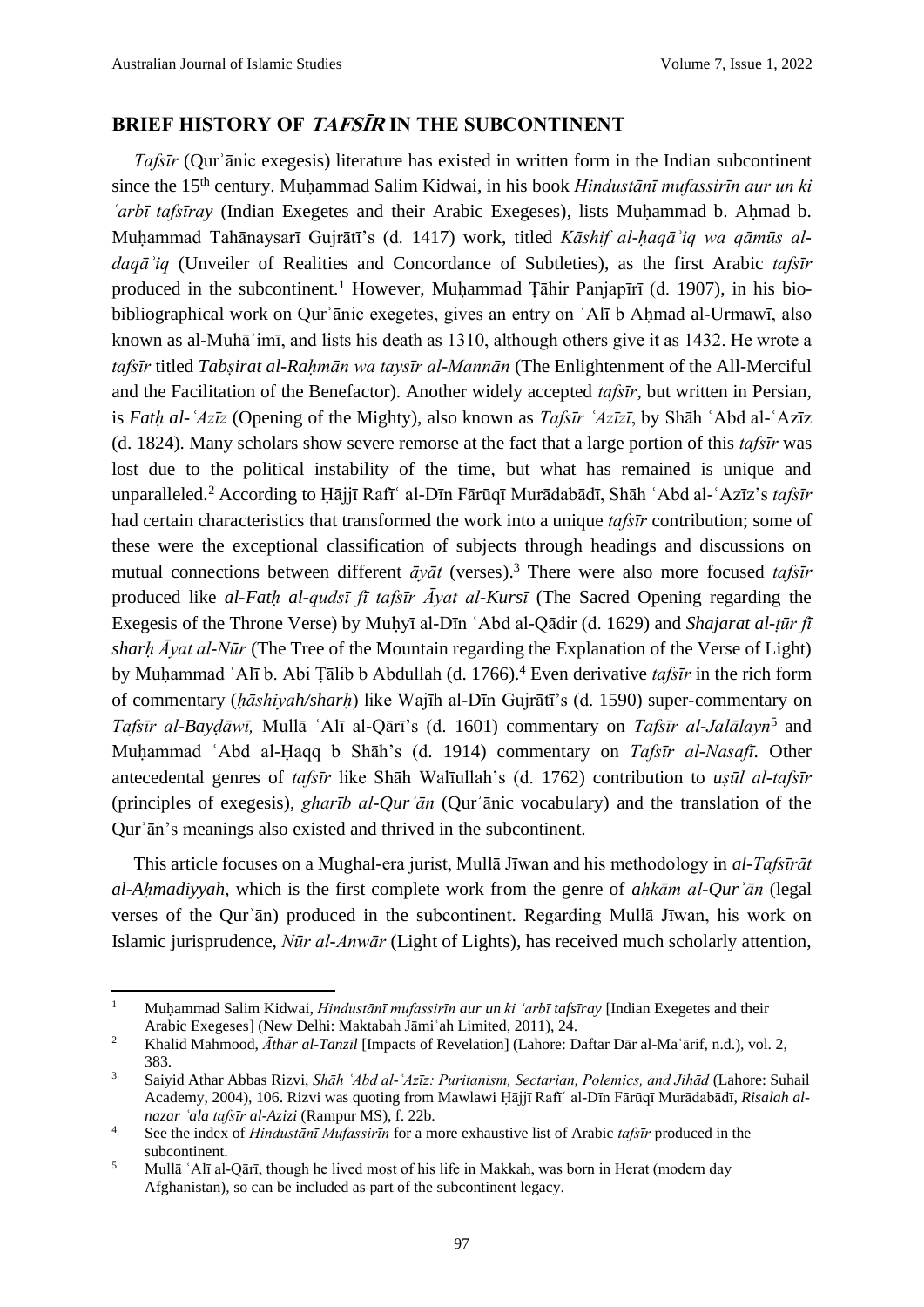but his Qur'ān commentary has received very little<sup>6</sup> and is in great need of a *taḥqīq* (scholarly edit).<sup>7</sup> The reason and benefits of studying this work are discussed below.

Ahmad b. Abū Sa'īd al-Junfūrī (d. 1717), more commonly known as Mullā Jīwan, was an Indian jurist and celebrated teacher of the Mughal Emperor Alamgir (d. 1707) whose lengthy reign was from 1658 to 1707. Some even claim that the lineage of this influential exegete goes back to the first Caliph Abū Bakr, Allah be pleased with him.<sup>8</sup> Given his scholastic relationship with the emperor, his writings had the potential for practical application at the national level. This scholarly relationship between exegetes and emperors was not new; previously Emperor Jahangir (d. 1627) had delegated Sayyid Muhammad Ridawī (d. 1644) with the task of translating the Qurʾān into Persian. More recently, the Afghanistan government funded the widely read Urdu *tafsīr* of Mawlānā Shabbir Aḥmad ʿUthmān (d. 1949), which was initiated by his teacher Shaykh al-Hind Mawlānā Maḥmūd Ḥasan (d. 1920), to be translated into Persian and published in three volumes by the government.<sup>9</sup>

#### **MULLĀ JĪWAN AS A MUFASSIR (EXEGETE)**

A man endowed with a great memory, Mullā Jīwan is most renowned for his commentary on Abū al-Barakāt al-Nasafī's (d. 1311) text on the principles of Islamic jurisprudence, *al-Manār* (The Enlightened), titled *Nūr al-anwār sharḥ al-manār.* This text in Islamic jurisprudence is a staple in Dars-i-Nizami curriculums.<sup>10</sup> Prior to writing that commentary, Mullā Jīwan wrote a juristic exegesis of the Qurʾān titled *al-Tafsīrāt al-Aḥmadiyyah fī bayān al-āyāt al-sharʿiyyah* (Aḥmad's Exegeses in Explaining Legal verses).<sup>11</sup> Mullā Jīwan states he began writing the juridical exegesis in 1654 at the young age of 16 while he was still studying various books in *uṣūl* (jurisprudence) and *manṭiq* (logic*)*. He finished writing it in 1658 at the age of 21. However, he did not immediately publish the work. In 1664, at the age of 27, he

<sup>&</sup>lt;sup>6</sup> Most of the secondary literature on *al-Tafsīrāt al-Ahmadiyyah* is in Arabic or Urdu, as the reader will see from the references and footnotes. However, some works are in English, like SherAli Tareen's article titled "South Asian Qurʾān Commentaries and Translations: A Preliminary Intellectual History," and even a Turkish thesis "Molla Civen ve Et-Tefsiratu'l-Ahmediyye Adli Ahkam Ayetleri Tefsiri" [Mullā Jīwan and his Legal Commentary Tafsīrāt Ahmadiyyah] by Murat Chomaev that highlight the importance of this *tafsīr*.

<sup>&</sup>lt;sup>7</sup> The Dār Nūr al-Sabāh edition of this work provides a detailed overview of the political, social and intellectual spheres during Mullā Jīwan's era. It also provides an accurate biography of him and his methodology in jurisprudence. Abū Saʿīd Aḥmad Mullā Jīwan, *Nūr al-anwār fī sharḥ al-Manār* [Light of Lights, Commentary on the Enlighted] (Damascus: Dār Nūr al-Ṣabāh & Maktabah Amīr, 2015).

<sup>8</sup> Ghulām ʻAlī Āzād Bilgrāmī, *Sibḥat al-marjān fī āthār Hindustān* [Beads of Pearls on the Relics of India], ed. Muḥammad Saʻīd al-Ṭurayḥī (Beirut: Dār al-Rāfidain, 2015), 151-152.

<sup>9</sup> Mahmood, *Āthār al-Tanzīl*, vol. 2, 383.

<sup>10</sup> For a more detailed overview of the Dars-i-Nizami curriculum and its historical significance, see Mulla Saaleh, "A Reckoning with the Dars-i-Nizami," Darul Qasim, accessed March 23, 2022, https://darul qasim.org/dars-i-nizami/.

<sup>11</sup> Jamīl Aḥmad lists the complete title as *al-Tafsīrāt al-Aḥmadiyyah fī bayān al-āyāt al-sharʿiyyah maʿa taʿrīfāt al-masāʾil al-fiqhiyyah* in his book *Ḥarakat al-taʾlīf bi al-lughah al-ʿArabiyyah fī iqlīm al-Shimālī al-Hindī fi al-qarnayn al-thāmin ʿashar wa al-tāsiʿ ʿashar* [Movement of Writing in the Arabic Language in Northern India in the 18<sup>th</sup> and 19<sup>th</sup> Centuries] (Damascus: Wizārat al-thaqafah wal-irshād al-qawmī, 1977), 21.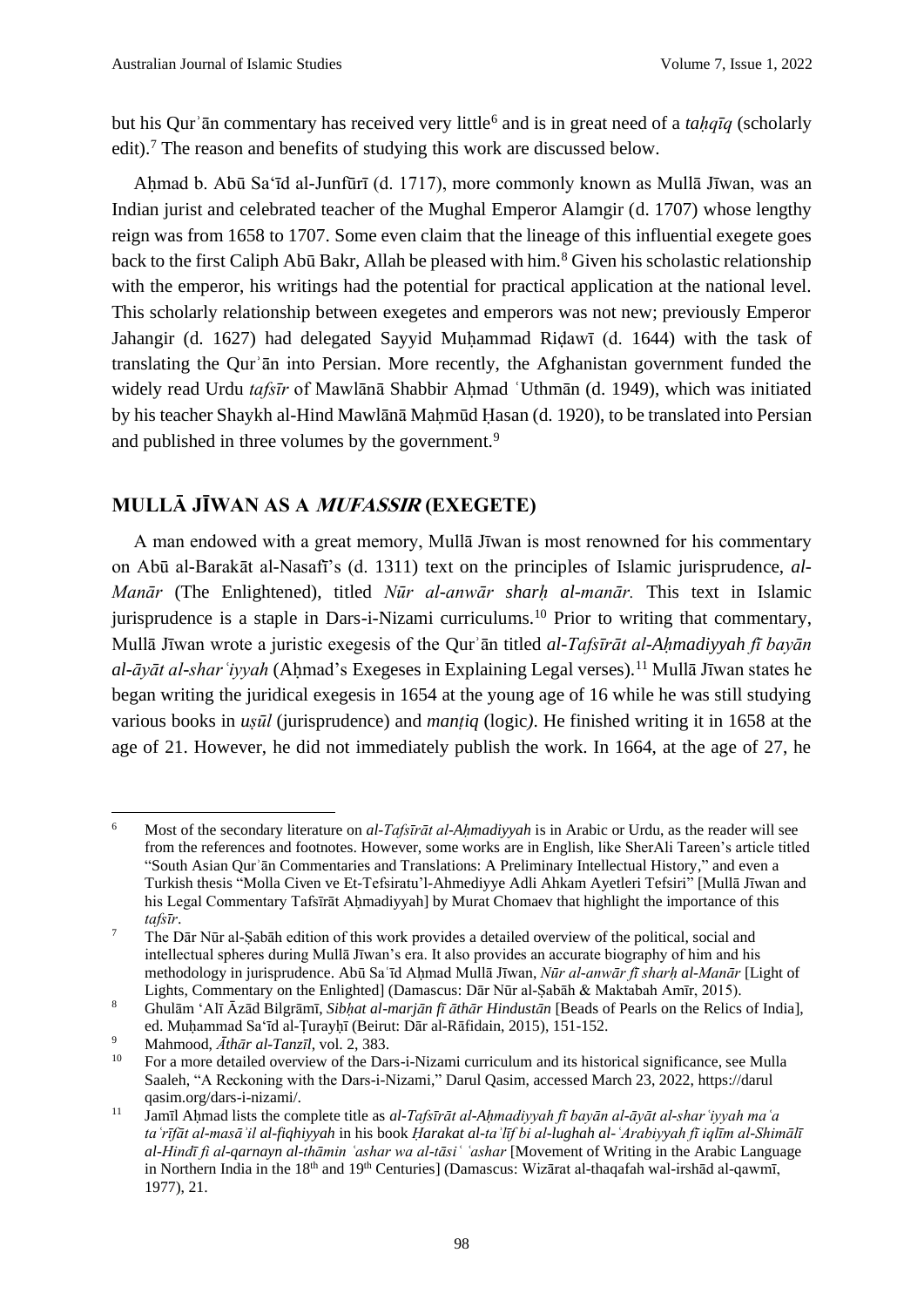reviewed and edited the work, subsequently making it available after completing his commentary on *al-Manār*. 12

As stated earlier, it was the first complete juristic exegesis written in the subcontinent. Al-Kawtharī in his introduction to al-Bayhaqī's (d. 1066) *Ahkām al-Qur'ān* states the most influential Ḥanafī works in this genre were written by: ʿAlī b Mūsā al-Qummī (d. 961), Abū Jaʿfar al-Ṭaḥāwī (d. 971), Abū Bakr al-Jaṣṣāṣ (d. 980), Jamāl al-Dīn b. Sirāj al-Dīn al-Qūnawī (d. 771) and Mullā Jīwan. Despite this *tafsīr* being the shortest of the aforementioned works, al-Kawtharī states it is still beneficial.<sup>13</sup> ʿAllāmah Khalid Mahmood (d. 2020), a polymathic product of Deoband, adds two other works to this genre that can be traced back to the subcontinent: Qāḍī Thanāullah Pānīpatī's *Tafsīr al-Madharī* (d. 1810)<sup>14</sup> and an *aḥkām al-Qurʾān* work written under the supervision of Mawlānā Ashraf ʿAlī Thanwī (d. 1943).<sup>15</sup>

In this *tafsīr*, Mullā Jīwan presents each *masʾalah* (case study) based on the Ḥanafī/Māturīdī school of thought. Like most *ahkām al-Qur*'*ān* literature, he did not organise the issues according to juristic chapters; rather, he lists the issues in the order they occur in the Qurʾān. He also cites the major works he used in his introduction. Mullā Jīwan selected about 500 *āyāt* from 63 *sūrahs* to elaborate on 276 issues of jurisprudence and creed. The selection of 500

<sup>&</sup>lt;sup>12</sup> Sa'īd Hasan al-Nadwī states the review occurred in 1085, but all three editions of the book that I had access to, as well as the manuscripts, list it as 1075. Saʿīd Ḥasan al-Ḥusaynī Nadwī, *al-Maktabah al-Qurʾāniyyah fī al-Hind fī al-qarn al-thānī ʿashar al-hijrī al-maṭbūʿ minhā wa-al-makhṭūṭ* [The Qurʾānic Corpus in India during the  $12<sup>th</sup>$  Century Hijri: Printed Works and Manuscripts] (Beirut: Dār Al-Kutub al-ʿIlmiyyah, 2017), 151.

<sup>13</sup> Al-Kawtharī, *Muqaddimāt al-Imām al-Kawtharī* [Introductions of Imam al-Kawtharī] (Karachi: HM Saeed Company, n.d.), 469.

<sup>14</sup> This *tafsīr* is named after his shaykh Mirza Mazhar Jan-e-Janan Dehlawi (d. 1699). It is not limited to juridical and legal discussions, but the author, who was also a student of Shāh Waliullah, was known as the Bayhaqī of his time; thus, his *tafsīr* is encyclopaedic in content. See Thanāullah Pānīpatī's *Tafsīr al-Maẓharī* [Maẓharī's Exegesis] (Beirut: Dār al-Kutub al-ʿIlmiyyah, 2019) vol. 1, 5.

<sup>&</sup>lt;sup>15</sup> There were four original authors for this project. Mawlānā Zafar Aḥmad al-ʿUthmānī (d. 1974) was assigned from the beginning to the end of Sūrat al-Nisāʾ, which were published in volumes 1 and 2 by Idārat al-Qurʾān. He was also assigned from Sūrat al-Māʾidah to Sūrat al-Tawbah but died before completing it. The second author was Mufti Muhammad Shafī<sup>'</sup> (d. 1976), and he was assigned from Sūrat al-Shuʿarāʾ to Sūrat al-Ḥujurāt and is presented in volumes 3 and 4 by the same publisher. The third author was Ml. Muhammad Idrīs al-Khandlāwī (d. 1974) and was assigned from Sūrat Qāf to the end of the *muṣḥaf*. What he was able to complete is published in volume 5. The five volumes were published by Idārat al-Qurʾān. See Ẓafar Aḥmad al-ʿUthmānī, Muḥammad Shafīʿ and Muḥammad Idrīs al-Khandlāwī *Aḥkām al-Qurʾān* [Legal Verses of the Qurʾān] (Karachi: Idārat al-Qurʾān, 1987). Further details can also be found in Aḥmad Ḥusayn Ismāʿīl Ḥusayn, *Manhaj talāmīdh Ḥakīm al-Ummah* 

*al-shaykh Ashraf ʻAlī al-Tahānawī fī al-tafsīr: kitāb aḥkām al-Qurʾān namūdhajā* [Methodology of Ashraf Ali Thanvi's Students in *Tafsīr*: A Case Study of their Work on *Aḥkām al-Qurʾān*] (Amman: Dār al-Fatḥ lil-Dirāsāt wa-al-Nashr, 2011).

The remaining volumes were completed by Mawlānā Jamīl Ahmad al-Thānwī (d. 1994) and Mufti Abd al-Shakūr al-Tirmidhī. The former was assigned from Sūrat Yūnus to Sūrat al-Furqān, and the latter completed the unfinished portions. Their portions were published in 13 volumes (volumes 6-18) separately by Idārat Ashraf al-taḥqīq. See ʿAbd al-Shakūr al-Tirmidhī, Jamīl Aḥmad al-Thānwī, *Aḥkām al-Qurʾān ʿalā ḍawʾ mā afādahu Ḥakīm al-Ummah Ashraf ʿAlī al-Thahānawi* [Legal Verses of the Qurʾān in Light of what was Benefitted from Mawlānā Ashraf 'Alī al-Thanvi] (Lahore: Idārat Ashraf al-tahqīq, 2016).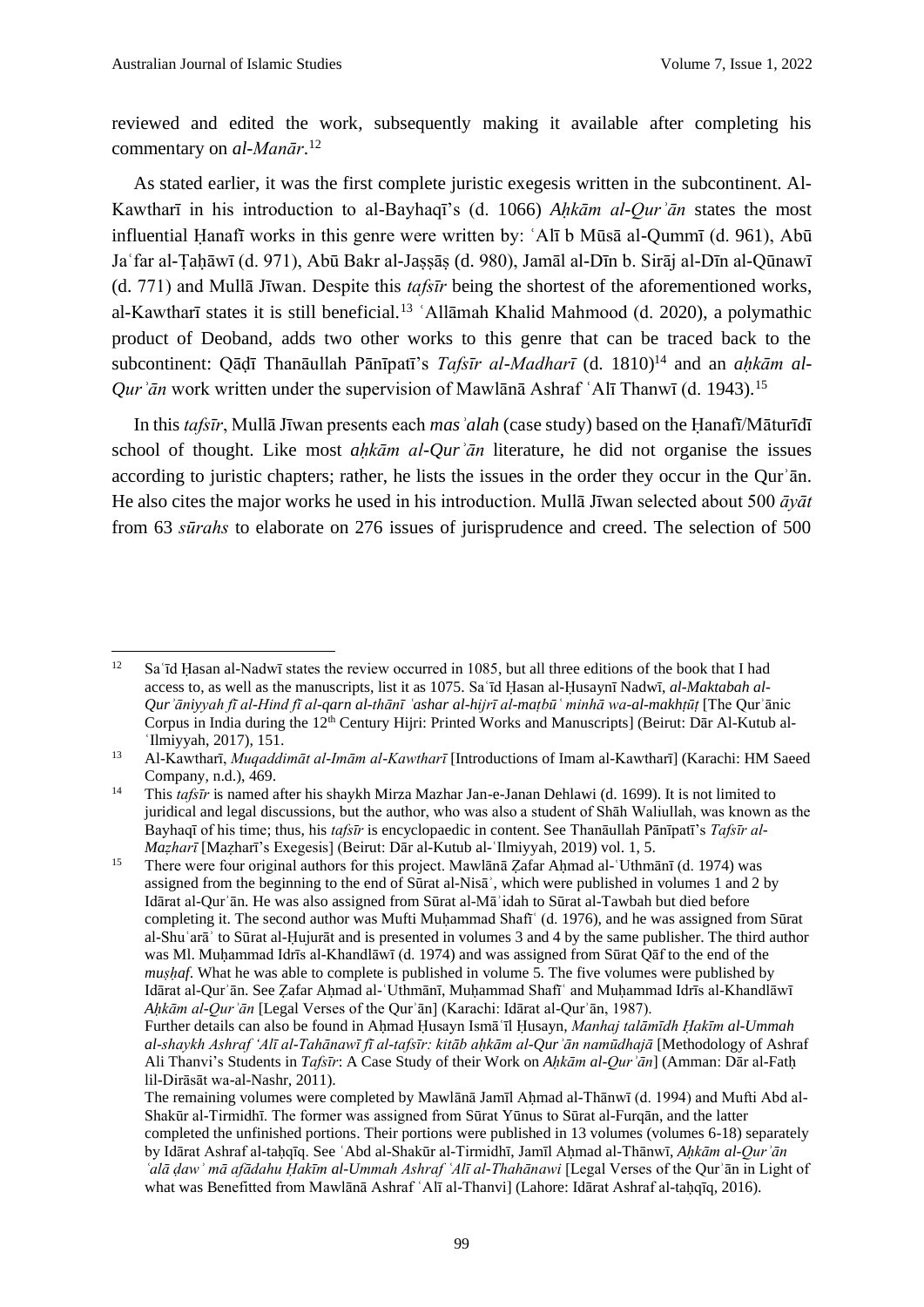legal verses of the Qurʾān was made famous by al-Ghazālī (d. 1111) in his work on theoretical jurisprudence titled *al-Mustaṣfā*. 16

# **MAIN SOURCES OF AL-TAFSĪRĀT AL-AḤMADIYYAH**

| Source genre | Author                                                                       | <b>Title</b>                                                     |
|--------------|------------------------------------------------------------------------------|------------------------------------------------------------------|
| Tafsīr       | Mahmūd b. 'Umar al-Zamakhsharī (d. 1144)                                     | al-Kashshāf                                                      |
| Tafsīr       | al-Baydāwī (d. 1292)                                                         | Anwār al-Tanzīl                                                  |
| Tafsīr       | al-Nasafī (d. 1310)                                                          | Madārik al-Tanzīl                                                |
| Tafsīr       | Husayn b. 'Alī al-Kāshifī (d. 1500)                                          | Tafsīr Husaynī <sup>17</sup>                                     |
| Tafsīr       | Abū Nașr Aḥmad b. al-Ḥasan al-Zāhidī (d. 1154)                               | Lață if al-tafsīr also known as Tafsīr Zāhidī                    |
| Tafsīr       | al-Suyūțī (d. 1505)                                                          | al-Itqān                                                         |
| Tafsīr       | Zaḥīr al-Sharī ʿah al-Gawrī (d.?) <sup>18</sup>                              | $\overline{\phantom{a}}$                                         |
| Figh         | Şadr al-Sharī ʿah al-Maḥbūbī (d. 1347)                                       | Sharh al-wiqāyah and its commentaries                            |
| Figh         | Al-Marghīnānī (d. 1197)                                                      | al-Hidāyah and its commentaries                                  |
| Figh         | Rukn al-Dīn b. Ḥussām al-Dīn al-Nākūrī (d.?) <sup>19</sup>                   | al-Fatāwā al-Ḥammādiyyah                                         |
| Uşūl         | Fakhr al-Islam Ali b. Muhammad al-Bazdawī (d.<br>1010)                       | Usūl al-Bazdawī                                                  |
| Uşūl         | ʿAbd al-ʿAzīz al-Bukhārī (d. 1329)                                           | Kashf al-Asrār                                                   |
| Uşūl         | ʿAlāʾ al-Dīn al-Bukhāri (d. 1330)                                            | Muntakhab al-Husāmī along with its<br>commentary Kitāb al-Taņqīq |
| Uşūl         | Şadr al-Sharī ʿah al-Maḥbūbī (d. 1347)                                       | al-Tawdih along with its commentary al-<br>Talwīh                |
| Uşūl         | Jamāl al-Dīn Ibn al-Ḥājib al-Mālikī (d. 1249)                                | Mukhtaşar uşūl İbn al-Hājib                                      |
| Kalām        | al-Taftāzānī (d. 1390) along with the commentary<br>of al-Khayālī (d. 1457)  | Sharh al-'Aqā'id                                                 |
| Kalām        | Adud al-Dīn al-Iījī (d. 1355) with its commentary<br>by al-Jurjānī (d. 1414) | al-Mawāqif                                                       |

Sources cited by Mullā Jīwan in his introduction are listed below.

<sup>16</sup> Abū Ḥamīd Muḥammad al-Ghazālī, *Al-Mustaṣfā min ʿilm al-uṣūl* [The Pure from Islamic Jurisprudence], ed. Ḥamzah ibn Zuhayr Ḥāfiẓ (Madinah Munawwarah: Shirkat al-Madinah al-Munawwarah li-ṭibāʿah, 1992), vol. 4, 6.

<sup>17</sup> *Kashf al-ẓunūn* lists the title of this work as *al-Mawāhib al-ʿAliyyah*. Dr. ʿAllamah Khalid Mahmood mentions this work was previously studied by *ḥadīth* scholars in Delhi. See Mahmood, *Āthār al-Tanzīl*, vol. 2, 383. The author seems to be more famous for his work on ethics: *Anvar-i suhayli* [Lights of Suhayl].

<sup>&</sup>lt;sup>18</sup> I have come across six occasions where this author is mentioned in the text. They are pages 24, 67, 92, 6626, 642 and 664 in the DKI edition. However, I have yet to find details on the author and his text.

<sup>19</sup> *al-Fatāwā al-Ḥammādiyyah* is a book written by Rukn al-Dīn b. Ḥussām al-Dīn al-Nākūrī (d. ?). He was a mufti from the Gujrat area. He wrote this work by the order of a judge named Ḥammād al-Dīn b. Muḥammad Akram al-Gujrātī. In his introduction he lists the 120 sources he used, which ranged from *fiqh,*  usūl, hadīth and tafsīr. See Muhammad Hifz al-Rahmān al-Kumillā'ī, Al-Budūr al-mudī'ah fī tarājim al-*Ḥanafiyyah* [Illuminated Moons on the Biobibliographies of the Hanafites] (Dhakka: Dār al-Ṣāliḥ, 2018), vol. 7, 308. A manuscript of this work is available.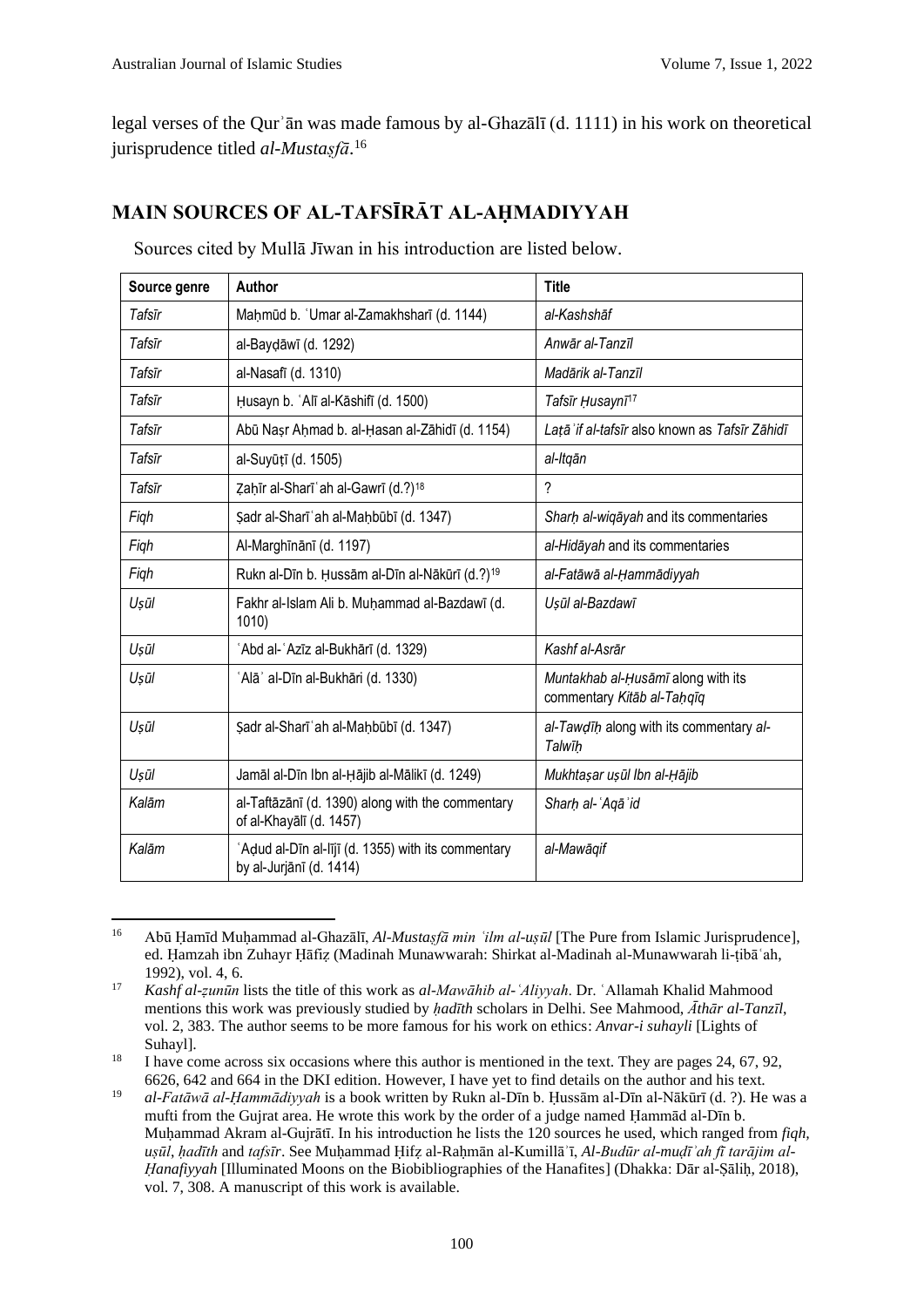Other books quoted in the text but not mentioned in the *muqaddimah* (introduction):

- *Al-Fatāwā al-Tātārkhāniyyah* by Farīd al-Dīn (d. 1384)
- *ʿAwārif al-maʿārif* by Shihāb al-Dīn Abū Ḥafṣ ʿUmar b. Muḥammad al-Suhrawardī (d. 1234)
- *Dhakhīrat al-mulūk* (Persian) by ʿAlī b. Shihāb al-Dīn al-Hamadānī (d. 1384)
- *Al-Muṭawwal sharḥ al-talkhīṣ* by al-Taftāzānī
- *Sharḥ al-maqāṣid* by al-Taftāzānī
- *Ṭawāliʿ al-anwār fī uṣūl al-dīn* by al-Bayḍāwī

Since the clearest path to understanding the methodology of an exegete is to read large portions of his *tafsīr*, I have carefully selected examples to highlight and analyse his methodology. I am using the examples as a platform to discuss the finer points of his *tafsīr* and his overall contribution to this field.

## **EXAMPLES OF AḤKĀM FIQHIYYA<sup>H</sup> (LEGAL RULINGS)**

#### *Example 1: Case Study on not Fleeing from Infectious Diseases and Plagues*

*Sūrat al-Baqarah, āyah 243:* Have you not considered those departed from their dwellings while they were *ʾulūf* (in thousands), *ḥadhar al-mawt* **(fearful of death)** whereupon Allah said to them: Die all of you! And, thereafter, brought them back to life? Indeed, Allah is ever bountiful to people. But most people do not give thanks for the plenty Allah gives them.<sup>20</sup>

Mullā Jīwan starts this entry by stating there are numerous *āyāt* on the topic of not fleeing from death. This is the first one in the order of the *muṣḥaf*, thus he chooses to explain this case. This is a consistent part of his methodology, which is also found for the case of *al-miʿrāj* (ascension) mentioned in the beginning of Sūrat al-Isrāʾ without a separate entry for the case in Sūrat al-Najm. This statement also shows us he wrote this *tafsīr* in the order of the *mushaf*, which is not the case for many other exegetical works like *Tafsīr al-Jalālayn, Mafātīḥ al-ghayb*  by al-Rāzī (d. 1209) and *Irshād ʿaql al-salīm* by Abū al-Suʿūd Efendi (d. 1574). He then goes on to discuss the background circumstances detailing the location of reference in the *āyah* and the possible angels and prophet involved quoting from *Tafsīr Ḥusaynī*.

After mentioning different interpretations for what *ūlūf* could mean, he mentions a criticism that al-Zamakhsharī had against those who state *ulūf* as the plural of *ālif* (intimate companion). Al-Zamakhsharī states it is not established that *ulūf* is plural of *ālif*. However, that does not mean there is no linguistic connection between the two words, as al-Rāzī clarifies in his *tafsīr*. 21

<sup>20</sup> The base translation of all *āyāt* is from Ahmad Zaki Hammad's translation of the Qurʾān. However, I edited the translation as needed to be in line with what Mullā Jīwan intended.

<sup>21</sup> For details, see al-Ḥusayn ibn Muḥammad Ṭībī, *Futūḥ al-ghayb fī al-kashf ʿan qināʿ al-rayb: wa-huwa ḥāshiyat al-Ṭībī ʿalā al-Kashshāf* [Openings of the Unseen in Unveiling the Mask of Doubt: A Marginalia on al-Kashshāf] (Dubai: Jāʾizat Dubayy al-Dawaliyyah lil-Qurʾān al-Karīm, 2013).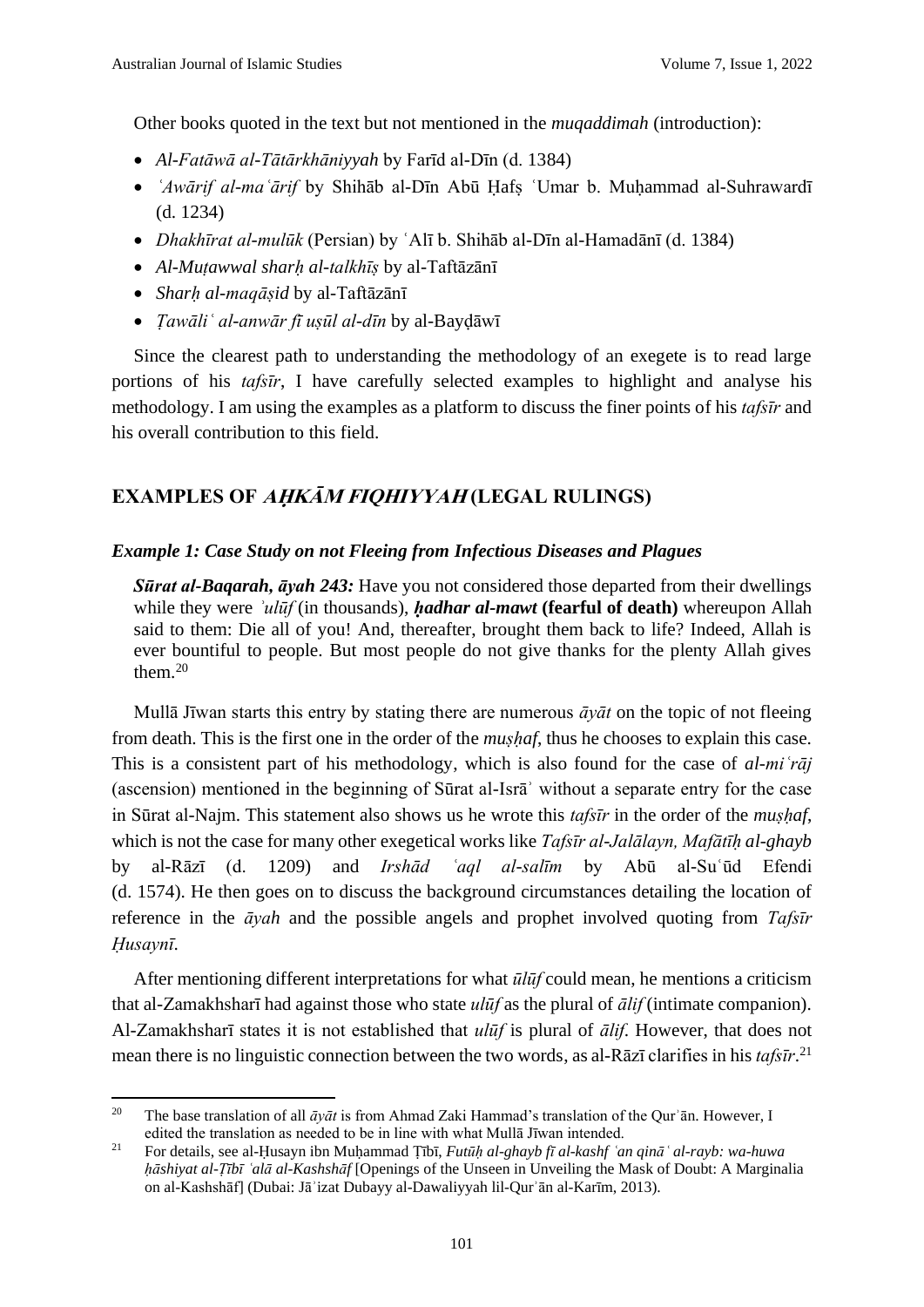After mentioning other opinions, Mullā Jīwan mentions the main common denominator stating *wa ʿalā kulli taqdīr* (regardless of who or what is specifically intended) the main objective of the *āyah* is to alert the listeners of what happened not necessarily to whom it happened. The legal ruling derived is that it is prohibited to enter a land in which a plague is occurring, which is established from a previous *āyah* from the same *sūrah*, *āyah* 195, "And thus shall you spend in the path of Allah. Yet do not cast your souls, by your own hands, into *tahluka* (destruction). Rather do good to one and all. Indeed Allah loves those who excel in good." This *āyah* establishes the prohibition of leaving a land in which a plague occurred.

Mullā Jīwan then goes on to discuss an apparent contradiction with other *āyāt*, namely Sūrat al-Jumuʿa *āyah* 8, "Indeed, death from which you flee, shall, most surely, encounter you." The apparent contradiction is how can one implement all three *āyāt* at the same time. Mulla Jīwan synthesises the application of the *āyāt* keeping in line the principle that there is no *taʿāruḍ* (contradiction) in the Qurʾān. He concludes by substantiating this legal ruling from *ḥadīth*. Prophet Muhammad (may Allah bless him and grant him peace) said, "The one who flees from a plague is like the one who flees from his military duty (*al-zaḥf*)."<sup>22</sup>

# *Example 2: Case Study on Disbelievers (Kuffār) not having any Legal Authority (Wilāyah) over Believers*

*Sūrat al-Nisāʾ, āyah 141:* Those who await misfortune to befall you; but if there is for you a victory from Allah, they say: Were we not with you? But when the disbelievers have a measure, they say: Did we not have the advantage over you and shield you against the believers? Indeed, Allah shall judge between you all on the Day of Resurrection. **And never will Allah make a way for the disbelievers to overcome the believers**.

Mullā Jīwan lived during Mughal rule of India, which was a ruling minority at the time. Thus, it is interesting to see him extrapolate this *āyah*.

Mullā Jīwan establishes a principle (*aṣl*) from this *āyah*, which is that Allah has not given legal authority to the disbelievers over the believers. He then goes on to mention, by way of example, consequent cases in which this principle is applied. For example:

- 1. The testimony of a disbeliever against a Muslim
- 2. The guardianship of a disbeliever in a marriage contract
- 3. Inheriting from a Muslim
- 4. Purchasing a Muslim slave
- 5. Lack of possession of a Muslim's wealth after capturing (*istīlāʾ*) it
- 6. Impermissibility for the disbelievers to establish their own militia, government, etc.

Mullā Jīwan mentions there are many other cases that are developed and substantiated based on this principle, which can be found in the more voluminous works of jurisprudence. He concludes by asserting this is not the only *āyah* that discusses this concept; rather, *āyah* 28 of

<sup>&</sup>lt;sup>22</sup> *Musnad of Ahmad*, bāb musnad Jābir b. ʿAbdullah, *hadīth* no. 14568. See Ahmad ibn Muhammad Ibn Ḥanbal, *Al-Musnad Lil-Imām Aḥmad Ibn Muḥammad Ibn Ḥanbal*, al-Ṭabʻah 2, ed. Aḥmad Muḥammad Shākir (Cairo: Dār al-Maʻārif, 1946).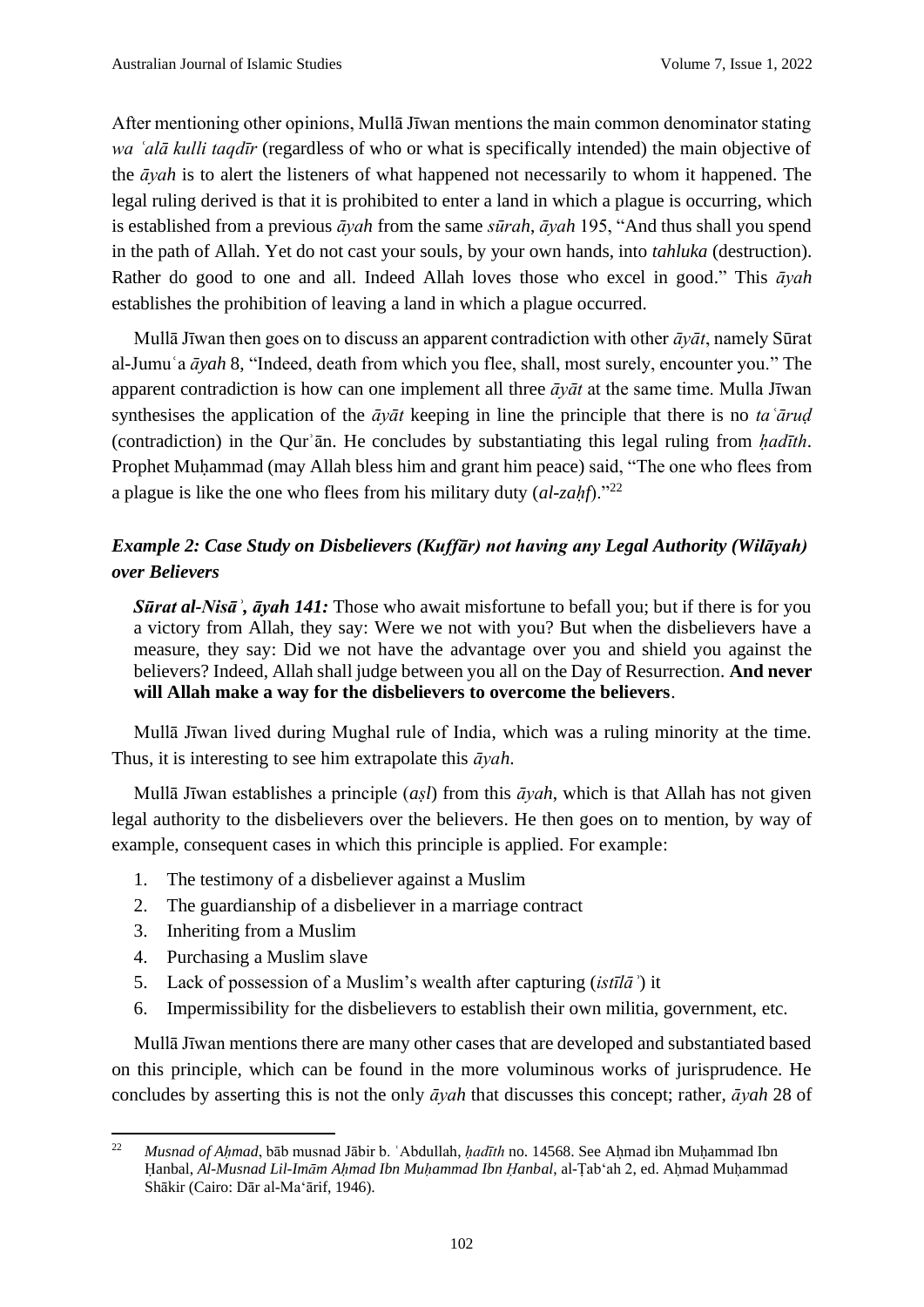Sūrat  $\bar{A}$ l 'Imrān<sup>23</sup> and  $\bar{a}$ *yah* 57 of Sūrat al-Mā<sup> $\cdot$ </sup>idah<sup>24</sup> also discuss this concept emphatically as well as other *āyāt*.

#### *Example 3: Case Study on the Prohibition of Music (al-Taghannī)*

*Sūrat Luqmān, āyah 6:* Yet among humankind, there are those **who traffic in** *lahw alḥadīth* **(idle tales),** without knowledge, so as to lead astray from the path of Allah…

Mullā Jīwan states this issue is one of the most controversial due to the seemingly contradictory *āyāt* and *aḥādīth*. There are also numerous assertions made by various scholars that add to the confusion of the issue at hand.

This is one of the longer entries in this book and shows how Mullā Jīwan addresses apparent inconsistencies among jurists. He starts by mentioning the possible causes of revelation (*sabab al-nuzūl*), as these, along with the wording of the *āyah*, play a large role on the range of derivation and application of rules. In this entry, we also see him use the phrase "*al-Imam al-Zāhid,*" and there seems to be confusion on to whom he is referring. Saʿīd Ḥasan al-Nadwī claims it is referring to al-Zamakhsharī, the author of *al-Kashshāf*; however, after tracing the references in the book to what is mentioned in *al-Kashshāf*, it becomes clear that this ascription is not accurate.<sup>25</sup> For example, in Sūrat al-Mumtaḥinah, *āyah* 12, he quotes "*al-Imām al-Zāhid"* and "*Ṣāḥib al-Kashshāf"* in back-to-back lines. Later in the same entry, he quotes "*al-Imām al-Zāhid*" and "*al-Ḥusaynī*" in consecutive order as well, so that excludes the often-quoted Persian exegete from that reference. The same can be said for "*Ẓahīr al-Sharīʿāh al-Ghawrī*," who is mentioned consecutively with the enigmatic "*al-Imām al-Zāhid*" in Sūrat al-Baqarah, *āyah* 43.<sup>26</sup> It is obviously not referring to al-Suyūṭī's *al-Itqān* due to the type of content quoted from and attributed to "*al-Imām al-Zahīd*."<sup>27</sup> I mention these exclusions because editors of this work and even its Urdu translation<sup>28</sup> do not accurately represent how many books of *tafsīr* he quoted in the introduction. After much research and manuscript cross-referencing, I was able to identify that the enigmatic "*Zāhid*" being referred to is Abū Naṣr Aḥmad b. al-Ḥasan Darwāzaqi Zāhidī.<sup>29</sup> Intriguingly enough, Mullā Jīwan does not mention him once by name, nor does he mention the title *Laṭāʾif al-tafsīr*. He does mention that such and such was mentioned in *al-Zāhidī* but does not specifically say *Tafsīr Zāhidī*. Additionally, it seems

<sup>&</sup>lt;sup>23</sup> "Let not the believers take the disbelievers as allies instead of the believers. And whoever does this has nothing from God—except if you are safeguarding against a genuine fear from them. And God warns you to beware of Him. For to God is the ultimate destiny."

<sup>&</sup>lt;sup>24</sup> "Oh you who believe! You shall not take as allies those who take your religion for mockery and play, from those who have been given the scripture before you, or the disbelievers. And fear God, if, Indeed, you are believers."

<sup>25</sup> Nadwī, *al-Maktabah al-Qurʾāniyyah*, 157.

<sup>26</sup> Aḥmad b. Abī Saʿīd Mullā Jīwan, *Al-Tafsīrāt al-Aḥmadiyyah fī bayān al-āyāt al-sharʿiyyah* [Aḥmad's Exegeses in Explaining Legal Verses] (Beirut: Dār al-Kutub al-ʿIlmiyyah, 2010), 688.

<sup>27</sup> To substantiate it, he also mentions them consecutively in *Sūrat al-Baqarah*. See Mullā Jīwan, *al-Tafsīrāt al-Aḥmadiyyah,* 29.

<sup>28</sup> Aḥmad bin ʻAlī Saʻīd. *al-Tafsīrāt al-Aḥmadīyah: fī bayān al-āyāt al- sharʿiyyah* [Urdu Translation of Tafsīrāt Ahmadiyyah], trans. Muhammad Sharaf al-Dīn (Lahore: Diyā' al-Qur'ān Publications, 2006).

<sup>&</sup>lt;sup>29</sup> I was able to acquire a complete manuscript of *Tafsīr Zāhidī* from Raza library in Rampur. It is written in Arabic and Persian. Details can be found in Travis Zadeh, The Vernacular Qurʾān: Translation and the Rise of Persian Exegesis (London: Oxford University Press, 2012), 572-573.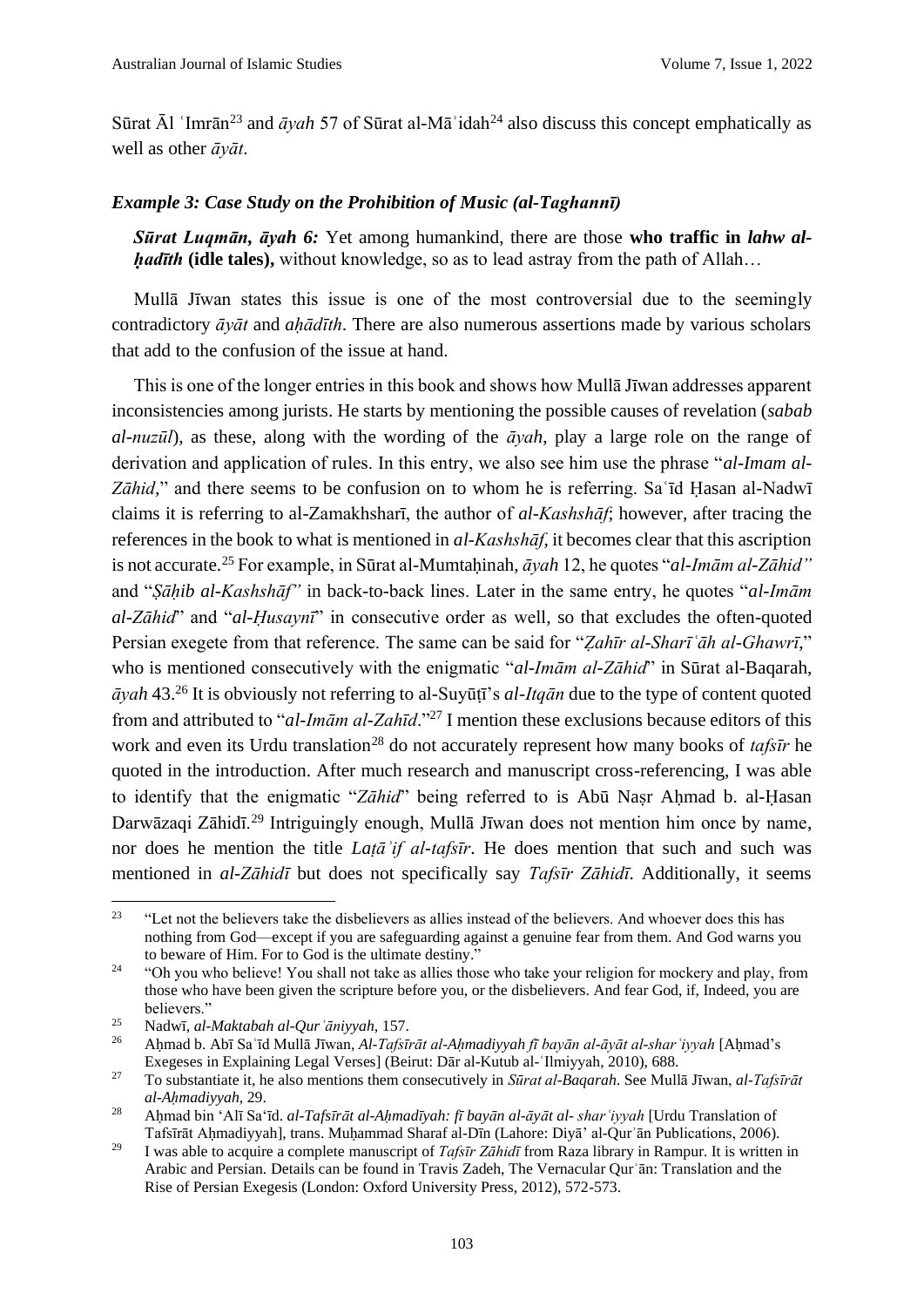editors and translators of this work misread his introduction due to its vagueness and usage of rhyme, which is why I inserted the table above. For Mullā Jīwan to quote Zāhidī the way he did, this *tafsīr* must have been widely read and taught during his time.

The Hanafī bio-bibliographical works<sup>30</sup> do not give much information about Zāhidī except that he was a teacher of a person named al-`Uqaylī. However, `Alī Shawākh Ishāq, in his encyclopaedic work on Qurʾān literature, mentions Zāhidī wrote this *tafsīr* in 1125 and lists the places where its manuscripts can be found in Iran, Turkey and the subcontinent.<sup>31</sup>

# **EXAMPLES FOR PRINCIPLES OF ISLAMIC JURISPRUDENCE (***USŪL AL* **FIQH)**

#### *Example 1: Case Study on Permissibility (Ibāḥah) being the Default in all Things*

*Sūrat al-Baqarah, āyah 29:* He is the one who created *lakum* (**for you)** all that is in the earth. Then He directed Himself toward the heaven, and He fashioned it into seven heavens. He is all knowing of all things.

Mullā Jīwan's entries on Islamic legal theories show how he has proven certain *uṣūlī* concepts through *āyāt*, thus showing the cogency and consistency of Qurʾānic exegesis. After acknowledging that Sūrat al-Fātiḥah is the source and summary of juristic rulings, jurisprudence and issues of creed, he starts the first entry of the book discussing the default (*aṣl*) state of things. He goes on to present opposing views and what would be the juridical results of the different opinions (*thamarat al-khilāf*). Quoting al-Karkhī (d. 1545) and Abū Bakr al-Rāzī [al-Jaṣṣāṣ] (d. 1511) he states that the *āyah* "He created *for* you" (*khalaqa lakum*) proves that if things are suitable for deriving benefit, then the default will be permissibility. He then proceeds to discuss the crux of the issue by stating,

al-Imām Fakhr al-Islam [al-Bazdawī, d.493/1100] states under the discussion of apparent contradiction [of textual evidence] that when permitter (*mubīḥ*) and prohibitor (*muḥarrim*) contradict one another, the prohibitor will be preferred due to it being the ensuing ruling derived by [inferred] indication. If permissibility is the default case, then the prohibitor must have appeared later to abrogate it. However, if we implement permissibility [in the above case] and state that permitter is the ensuing implemented ruling, then that would mandate multiple abrogations. This is since permissibility is the default, and thus the prohibitor abrogated it. Then the accidental (*ʿāriḍī)* (meaning non-essential) permitter would have abrogated the prohibitor.<sup>32</sup>

Due to the complexity and difficulty of the English translation, I have included the Arabic text. وذكر الإمام فخر الإسلام في بحث المعارضة أنه إذا تعارض المبيح والمحرّم ترجّح المحرَّم لتأخّره دلالةً، فإنّ الإباحة لمّا كانت أصليّة في الأشياء كان المحرّم لتأخّره ناسخًا للمبيح. وأمّا إذا عَمَلنا بالمبيح وجعلناه مؤخرًا تكرّر النسخ؛ لأن الإباحة لمّا كانت أصلية في كل شيء كان المحرّم ناسخًا له، ثم كان المبيح العارضي ناسخًا للمحرّم

<sup>30</sup> Al-Kumillāʾī, *Al-Budūr al-muḍīʾah*, vol. 2, 300; ʿAbd al-Qādir al-Qurashī, *al-Jawāhir al-mudīʾah* [Illuminated Pearls] (Giza: Dār Hijr, 1993), vol. 1, 156.

<sup>31</sup> ʿAlī Shawwākh Isḥāq, *Muʿjam muṣannafāt al-Qurʾān al-Karīm* [Encyclopedia of Qurʾānic Publications] (Riyadh: Dār al-Rifāʿī, 1983), vol. 2, 190-191.

<sup>32</sup> Mullā Jīwan, *al-Tafsīrāt al-Aḥmadiyyah*, 22.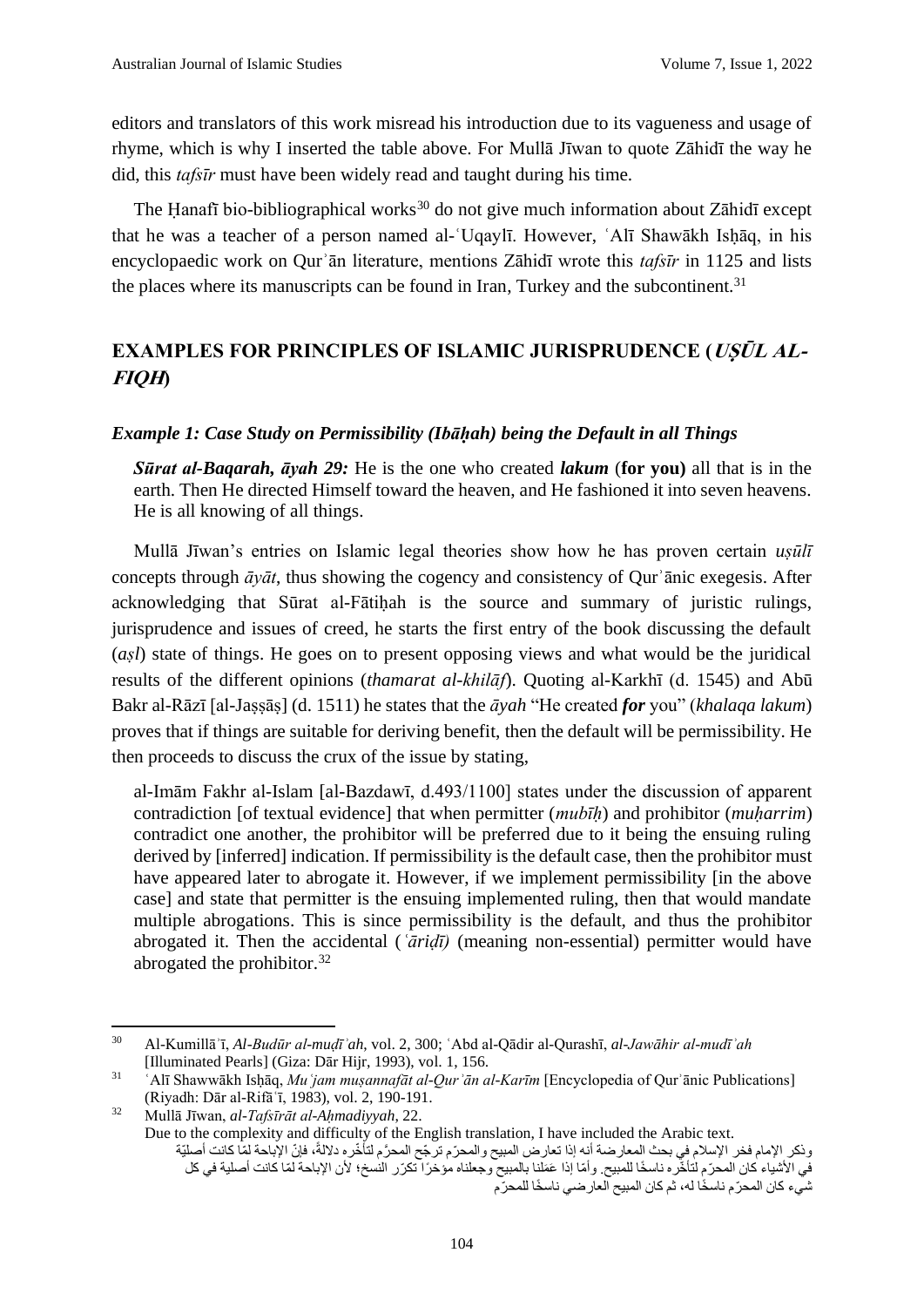Al-Bazdawī goes on to discuss how this default is not an original designation due to it contradicting *āyah* 36 from Sūrat al-Qiyāmah, "Does man think that he is to be left to no end?" Rather, this became the default during the transitional period (*fatrah*) between Prophet ʿĪsā and Prophet Muhammad (may Allah bless them and grant them peace). He then goes on to show this default state does not mean that everything is permissible; rather, it shows the spectrum of legal rulings is dependent on the range of proofs.<sup>33</sup>

Mullā Jīwan ends the entry by discussing the issue of *istiwāʾ*. He also negates the attribution of place and direction to the Divine. The entry ends with asking and answering questions related to which was created first, the skies or the earth, and how many skies and earths exist.<sup>34</sup>

#### *Example 2: Case Study on Consensus (Ijmāʿ) being a Legal Proof*

*Sūrat al-Baqarah, āyah 143:* And so it is that We have made you *umma wasaṭa* (**the Community of the Midmost Way)** to stand as witnesses before all people, and for the Messenger, to be a witness before you.

Consensus of qualified scholars (mujtahids) has been used as a legal device in many cases. The objective of Mullā Jīwan is to demonstrate that *ijmāʿ* has epistemological basis in the Qur' $\bar{a}$ n. Among the scholars that use this  $\bar{a}$ *yah* for this justification are Abū Mansūr al-Māturīdī (d. 944). In the exegesis of this *āyah*, Mullā Jīwan quotes al-Māturīdī through al-Nasafī's *Madārik*<sup>35</sup> but in other places he seems to quote him directly.<sup>36</sup>

He concludes the entry by mentioning two other *āyāt* that prove the juristic legality of *ijmāʿ*, Sūrat Al Imran *āyah* 110<sup>37</sup> and Sūrat al-Nisāʾ *āyah* 115.<sup>38</sup> In the former *sūrah*, he mentions additional details regarding *ijmāʿ* and determines the *āyah* in Sūrat al- Nisāʾ is definitive (*muḥkamah*) for proving consensus. There he also discusses certain types of *ijmāʿ* and whose opinion would qualify for consideration. In previous cases (like the case of the plagues or ascension), we saw Mullā Jīwan skip the discussions of the same topic when it comes elsewhere in the Qurʾān; however, in this case, one would have to read multiple sections of the book to see the full contribution to the topic of *ijmāʿ*.

#### *Example 3: Case Study on Cases of Ijtihād*

*Sūrat al-Anbiyāʾ, āyah 78-79:* And David and Solomon when **they rendered judgement** in the tillage. Behold! The sheep of a people foraged in it. Thus to their judgments, We bore

<sup>33</sup> Mullā Jīwan, *al-Tafsīrāt al-Aḥmadiyyah*, 22-23.

 $\frac{34}{35}$  Ibid., 23.

 $\frac{35}{36}$  Ibid., 48.

<sup>36</sup> Ibid., 39, 602.

<sup>37</sup> "You are the best Community ever brought forth for humankind: You enjoin what is right. And you forbid what is wrong. And you believe in God. Yet if only the People of the Scripture had believed! It most surely would have been better for them. Among them, there are believers. But most of them are ungodly."

<sup>&</sup>lt;sup>38</sup> "But whoever rebels against the Messenger after the guidance has become clear to him, and follows other than the way of the believers, We shall turn him over to that which he has turned. And We shall roast him in Hell, and what an evil destination it is."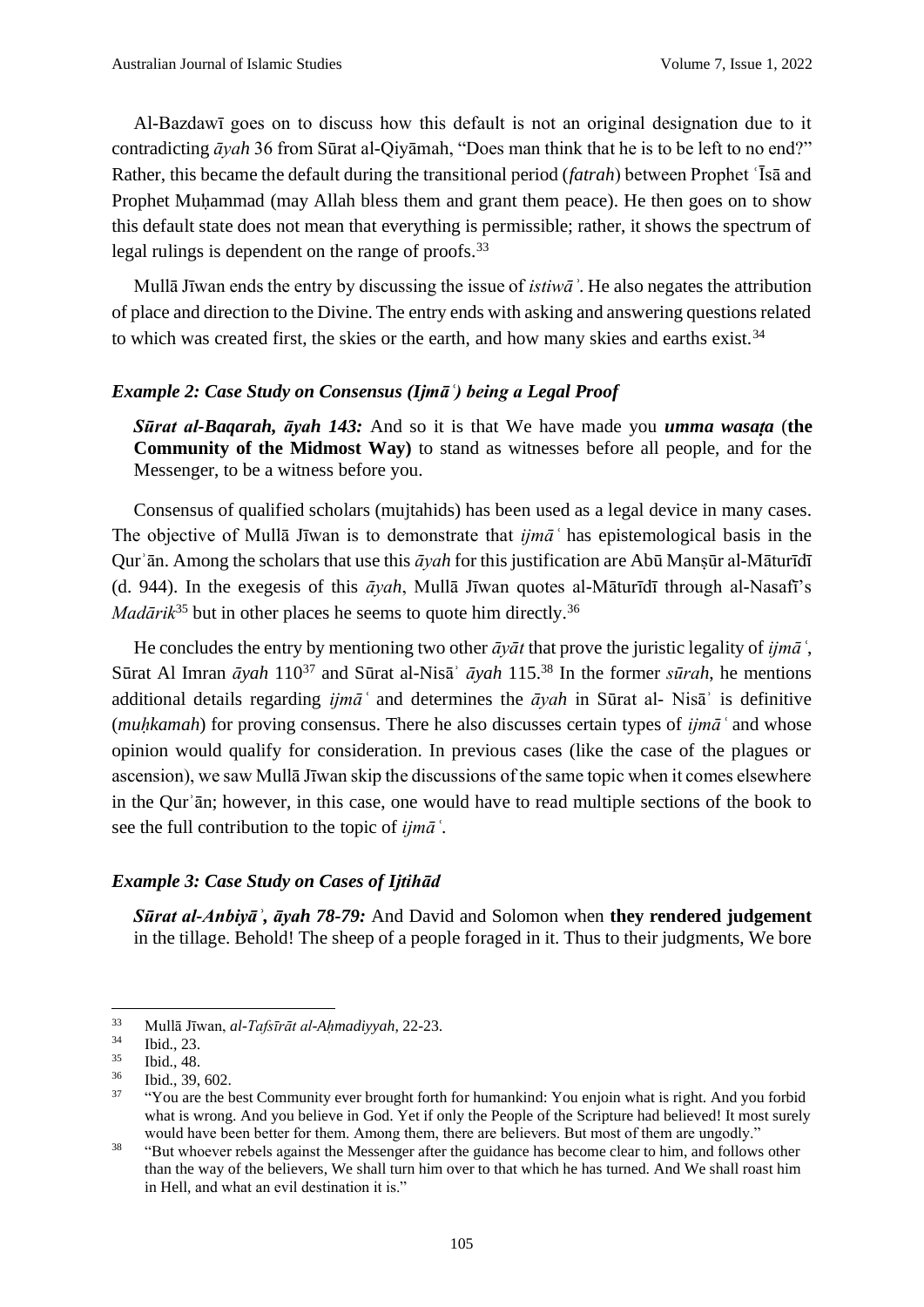witness. Yet We caused Solomon **to understand it**. And to each one We gave wisdom, as well as knowledge.

In his second and last entry of Sūrat al-Anbiyāʾ, Mullā Jīwan presents a lengthy discussion on using legal aptitude. His initial analysis of the *āyah* is to fill in the blanks so the immediate intent can be understood. He then gets into the background story derived from *tafsīr* sources that used Judeo-Christian (*isrāʾīliyyāt*) reports. He also quotes al-Jaṣṣāṣ, who is a primary precedent in the field of Ḥanafī juristic exegesis. He discusses the implications of *ijtihād* and how that may apply to two prophets who were "given ʿ*ilm* and *ḥukm*" and how it is justifiable to have four schools of thought.<sup>39</sup>

Throughout this entry, Mullā Jīwan employs a methodology termed in Arabic as *uslūb alfanqalah*, meaning if you, as an antagonist, assert this, then I will respond with this. For example, "If you say that the truth (*al-ḥaqq*), in matters of dispute, can only be with one, then how do you justify the four schools of thought? I would respond by saying..."<sup>40</sup> Another example he gives is,

If an antagonist were to say that why should we follow Abū Ḥanīfa if Allah and His Messenger never commanded us to do so? On top of that, Abū Ḥanīfa himself never asked to be followed. I would respond by saying...<sup>41</sup>

He answers these and other lingering questions in a way, he argues, no one before him has done.<sup>42</sup> He concludes by stating,

This is a lengthy chapter, but we shall suffice with this amount. These gallant discussions and refined benefits, the spider of my heart has webbed them together and the water of my well has graced you with it. None have preceded me [in producing] its like. The core issue, even though it is common amongst the jurists, it has not been proven through substantiated and validated evidences. It is upon you to reflect and be just. Allah knows best what is correct.<sup>43</sup>

Mullā Jīwan, throughout his *tafsīr*, attempts to represent the correct conclusion on these pressing issues but also re-presents them to his audience in a convincing way.

# **EXAMPLES OF SUNNI CREEDAL ISSUES (MASĀʾIL AL-ʿAQĪDAH AL-SUNNIYYAH)**

#### *Example 1: Case Study on Oneness (al-Tawḥīd) and Divine Attributes (al-Ṣifāt)*

*Sūrat al-Baqarah, āyah 255 (Āyat al-Kursī):* **Allah**! There is no god but Him, the All-Living, the Self-Subsisting. Slumber does not overtake Him, nor does sleep. To Him belongs all that is in the heavens, and all that is in the earth. Who is it that shall intercede with Him, except by His permission? He knows what lies before them and what lies behind them. And

<sup>39</sup> Mullā Jīwan, *al-Tafsīrāt al-Aḥmadiyyah*, 502, 503.

 $^{40}$  Ibid, 504.

<sup>&</sup>lt;sup>41</sup> Ibid, 504.<br><sup>42</sup> Ibid, 504.

 $\frac{42}{43}$  Ibid., 504-508.

Ibid., 508.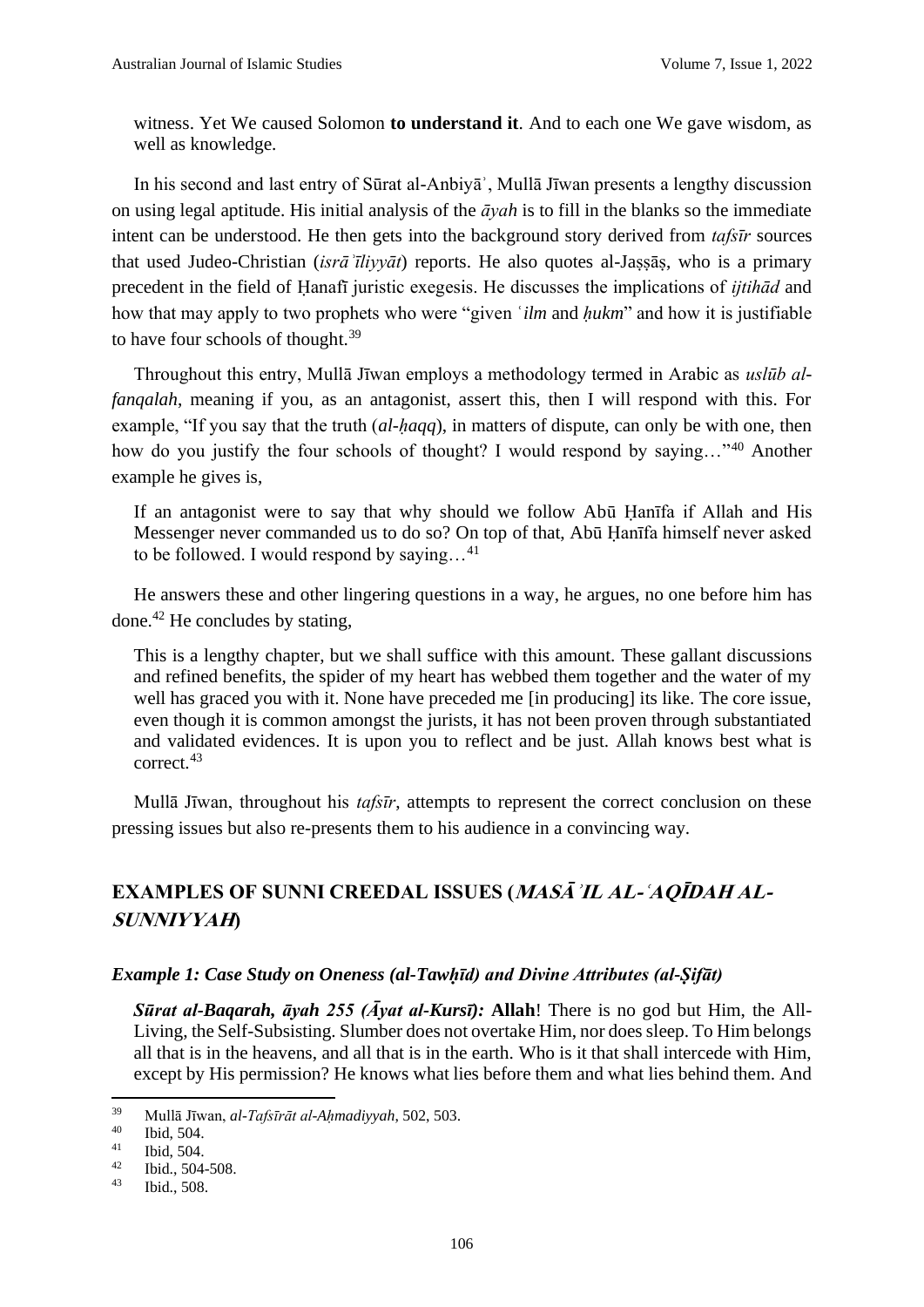they do not comprehend anything of His knowledge—except that which He wills. His Seat (*kursiyuhu*) encompasses the heavens and the earth, and preserving them does not fatigue Him. For He is the Ever-Exalted, the Magnificent.

Many *āyāt* could be chosen for this topic. However, Mullā Jīwan's methodology of choosing certain *āyāt* over others is addressed at the beginning of this entry. He chooses *āyāt* that are universal but remarkably select and complete the main parameters of the topic. This means he could have chosen many *āyāt* to discuss *al-tawḥīd* and *al-ṣifāt,* but he has chosen *Āyat al-Kursī* for this topic. He defines the main Divine Names mentioned and compares this *āyah* with one from Sūrat al-Māʾidah, *āyah* 120, "To Allah belongs all dominion over the heavens and the earth and all that is in them. And He 'alone' is powerful over all things," and identifies this *āyah* as more encompassing.

While explaining "His Seat (*kursī*) expands the heavens and the earth," Mullā Jīwan explains the range of Sunnī interpretations; one of which could be imagery for His grandeur or mere representation (*tamthīl mujarrad*). Other interpretations include that the Seat could be a metaphor for knowledge, authority or power. He also mentions the discussion of whether the Seat and the Throne (*al-ʿArsh*) are the same. Interestingly, Mullā Jīwan mentions what astronomers (*al-ḥukamāʾ*) have to say about the *kursī*. They state it refers to the orbit of the constellations (*falak al-burūj*). Here, Mullā Jīwan mentions their position without any objection. However, he does respond to their fallacies when they try to rationalise *āyāt* in a way that is not in line with theology (*ʿilm al-kalām*) and principles of exegesis (*uṣūl al-tafsīr*). For example, when he mentions astronomers have other opinions on the seven skies (*sabʿ samāwāt*) and seven earths (*min al-arḍ mithlahunn*), he rejects their position.<sup>44</sup> He notes their denial of the Ascension (*al-Miʿrāj*) due to them denying miracles in general and the possibility of traversing into the heavens in particular. He also mentions the term *al-ḥukamāʾ* in the next example,<sup>45</sup> but in that context it seems to be referring to philosophers.

He concludes this entry by speaking about the virtues (*faḍāʾil*) of this *āyah*, such as when to read it and the spiritual benefits associated with those timings. Some *tafsīr* literature like al-Bayḍāwī and al-Zamakhsharī, especially in the content presented at the conclusion of *sūrahs*, contain *mawḍūʿāt* (fabricated narrations), which he avoids. Mullā Jīwan combines his rational approach with authoritative sound narrations in this *tafsīr*. Additionally, these types of virtues are found in books of liturgies (*awrād*). Mullā Jīwan has written one titled *al-Ādāb al-Ahmadiyyah fī awrād al-Sūfiyyah* (Ahmad's etiquettes on Sufi liturgies), which he refers to at the end of the entry.<sup>46</sup>

 $\frac{44}{45}$  Ibid., 23.

 $\begin{array}{cc}\n\text{45} & \text{Ibid., } 501. \\
\text{46} & \text{He also roi}\n\end{array}$ 

<sup>46</sup> He also refers to this book at the end of Sūrat al-Muzzammil, p. 716, and in Sūrat al-Baqarah, *āyah* 185, p. 71. As far as I know, this book has not been printed nor have I come across it in manuscript form.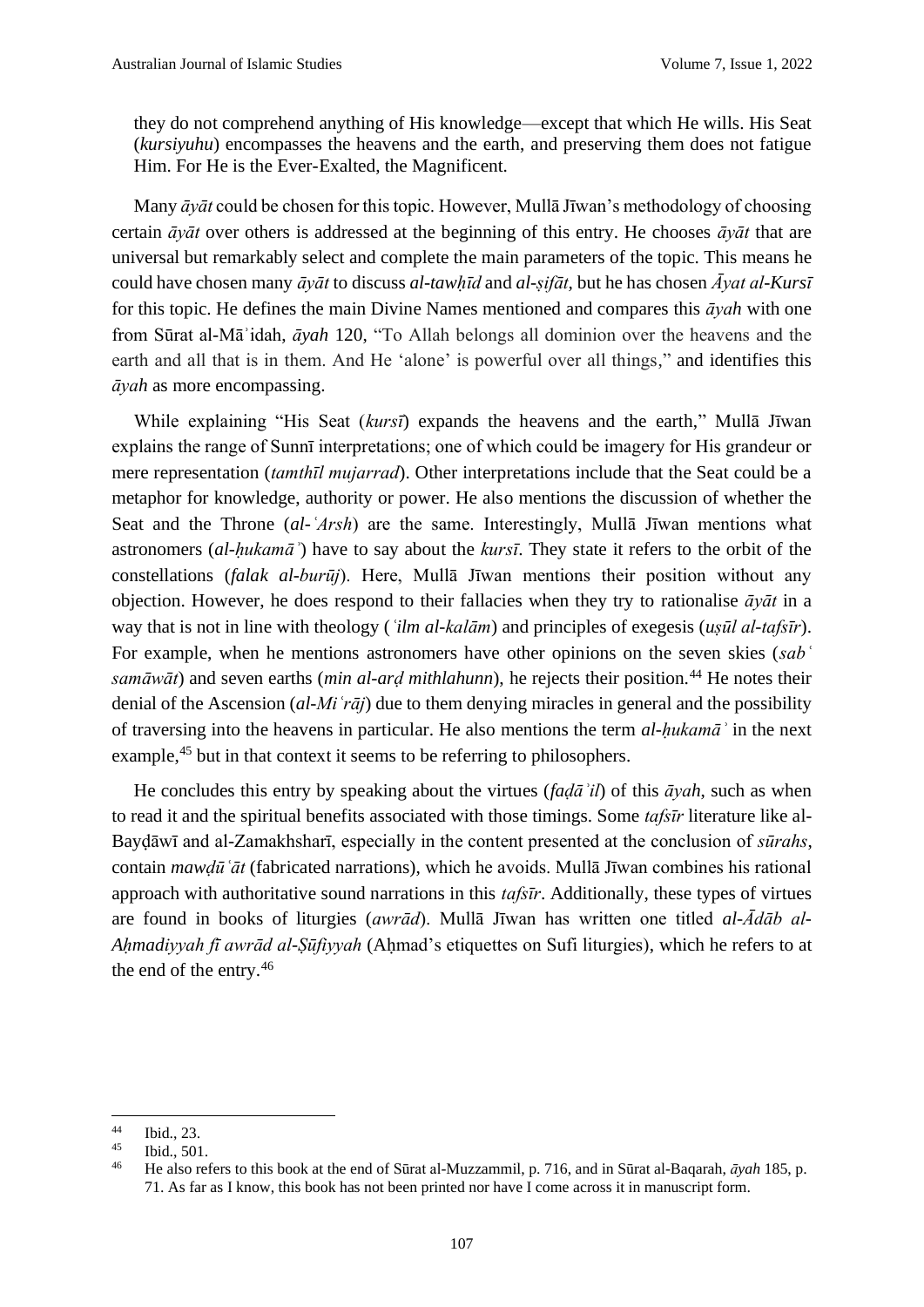#### *Example 2: Case Study on the Infallibility (ʿIṣmah) of Angels*

*Sūrat Anbiyāʾ, āyah 26-27:* Yet they have said: The All-Merciful has taken offspring. Highly exalted is He! **Rather, they are honored servants! They do not precede Him in speech. Rather, they do by His command**.

As he does with most of his entries, Mullā Jīwan begins with background information of the *āyah*. Understanding the historical context allows readers to make a seamless connection to the *ahkām* (rulings) derived. As the famous legal maxim states, the ruling of a case is an extension of its correct conceptualisation (*ḥukm al-shayʾ farʿ ʿan taṣawwurih*).<sup>47</sup> Mullā Jīwan states many exegetes do not explicitly mention this *āyah* as proof for the creedal belief of angelic infallibility but *ʿaqīdah* texts, like *Sharḥ al-ʿaqāʾid* (by al-Taftāzānī), do. He then explains away possible objections like the story of Hārūt and Mārūt (Sūrat al-Baqarah Q. 2:102) as well as the claim that Iblīs (Satan) was an angel. He then summarises the difference of opinions regarding the intrinsic virtue (*afḍaliyyah*) between humans and angels and which species is more virtuous and why. Lastly, he concludes by referencing the work *Ṭawāliʿ al-anwār fī uṣūl al-dīn* (by al-Bayḍāwī) for those who want more detail.

# *Example 3: Case Study on the Second Coming of Prophet ʿĪsā (may Allah bless him and grant him peace)*

*Sūrat al-Zukhruf, āyah 61:* But he (ʿĪsā) shall most surely be a portent (*ʿilm*) of the imminence of the Hour. So have no doubt in this! Thus, follow me. This is a straight way.

For Muslims, there is no contradiction in any part of revelation, whether it is recited revelation (*waḥy matlūʾ*) or revelation that is not recited (*waḥy ghayr matlūʾ*) like *ḥadīth* literature. The latter contains many narrations that highlight the description of the descent of ʿĪsā (may Allah bless him and grant him peace) and his second coming. Mullā Jīwan summarises these narrations under this entry. However, he opens the entry, as he usually does, by stating the initial and apparent intent of the *āyah*. He explains the two variations of reading this *āyah* are compatible with one another. "Indeed, he is knowledge (*ʿilm*) of the Hour" meaning, through his descent, it will be known that the Hour has drawn close. "Indeed, he is a sign (*ʿalam*) for the Hour" is the *shādhdh* (weak) recitation, <sup>48</sup> which he attributes to Ibn ʿAbbās (d. 687) (may Allah be pleased with him). This is one of the ways latter exegetes would identify a *shādhdh* recitation from a *mutawātir* one, by attributing it to a companion rather than one of the imams. Mullā Jīwan sometimes mentions the status of a recitation like he did for *āyah* 185

<sup>47</sup> Muḥammad Amān Al-Jāmī, *Ḥukm al-shayʾ farʿ ʿan taṣawwurih* [The Ruling of a Case is an Extension of its Correct Conceptualisation] (Cairo: Dār al-Minhāj, 2004).

<sup>48</sup> This *qirāʾah* is among the four most quoted *shādhdh* recited and is attributed to al-Aʿmash (d. 765). Muḥammad Fahd Khārūf, *Al-Muyassar fī al-qirāʾāt al-arbaʿ ʿasharah* [The 14 Readings Made Easy] (Beirut/Damascus: Dār Ibn Kathīr, 20014), 94. For the technical definition of *shādhdh*, see Ibn al-Jazarī, *al-Nashr fī al-qirāʾāt al-ʿashr* [The Spread on the 10 Readings] (Beirut: Dār al-Kutub al-ʿIlmiyyah, 2016).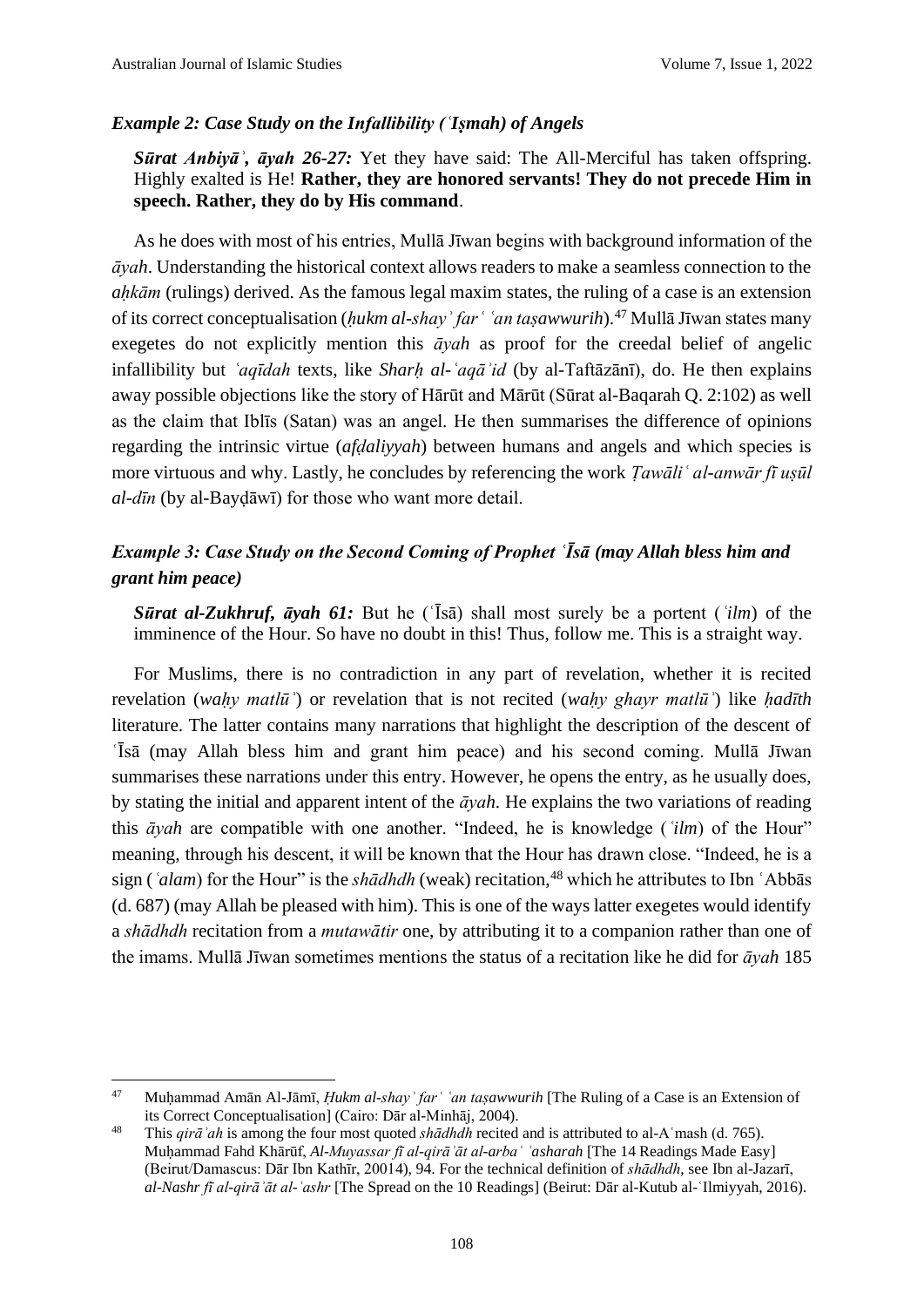for Sūrat al-Baqarah<sup>49</sup> under the entry of *āyah* 89<sup>50</sup> of Sūrat al-Mā<sup>'</sup>idah,<sup>51</sup> which discusses the expiation of oaths. In this entry, he also highlights the Ḥanafī principle of treating two sound (*mutawātir* or *mashhūr*) recitations as separate *āyāt*; thus, it becomes necessarily implemented (*wājib al-ʿaml*). This rule does not extend to *shādhdh* recitations.<sup>52</sup>

Since this *āyah* in Sūrat al-Zukhruf is not explicitly clear on the issue of ʿĪsā's return, Mullā Jīwan does mention that al-Taftāzānī and others do not use this *āyah* to substantiate this creedal belief. Some have either misread and misunderstood the position of those scholars when it comes to his second coming, or they project their own rejection of this creed by trying to substantiate it with intentional misrepresentation of al-Taftāzānī and others. Mullā Jīwan chooses his words carefully when he says, "al-Taftāzānī and others do not establish [the creed] of ʿĪsā's descent (*nuzūl ʿĪsā*) with [this *āyah*] and thus it is imperative to explain here the narrative of the descent."<sup>53</sup> Rather, al-Taftāzānī clearly states the combination of reports on the appearance of al-Mahdī and return of ʿĪsā are *āḥād*. <sup>54</sup> However, the narrations specifically on the descent (*nuzūl*) of ʿIsā are *mutawātir al-maʿnā* (*mutawātir* in meaning) as proven by another great Indian intellectual exegete, Mawlānā Anwar Shāh Kashmīrī (d. 1933) in his collection titled *al-Taṣrīḥ bi mā tawātara fī nuzūl al-Masīḥ*. 55

#### **EXAMPLE OF GRAMMATICAL AND LEXICAL IMPLICATIONS**

*Sūrat al-Raḥmān, āyah 68:* In them are fruits, **and** date palms, **and** pomegranates.

A large part of Islamic jurisprudence is understanding how to derive laws based on grammatical implications. This *āyah* is an example of such derivation. Mullā Jīwan brings a hypothetical case that jurists derive from this *āyah*. The scenario is that someone took an oath that they would not eat fruit (*fākihah*), then they ate dates (*nakhl*) and pomegranates (*rummān*). Have they violated their oath and thus must expiate it? According to Abū Ḥanīfa, he has not violated his oath. This is because the particle of conjunction, *wāw*, mandates distinction

<sup>49</sup> "It was the month of Ramadan in which the Quran was sent down as guidance for all people, having clear proofs of guidance and the criterion. So whoever among you bears witness to the month shall then fast it. Yet if one among you is sick or is on a journey 'such a person shall then fast' the same number of other days. God intends for you ease and does not intend for you hardship. Rather, 'He wills' for you to complete the number 'of prescribed days'—and that you shall extol God for which He has guided you, so that you may give thanks."

<sup>50</sup> Mullā Jīwan, *al-Tafsīrāt al-Aḥmadiyyah*, 342.

<sup>51</sup> "God will not hold you accountable for unintended vows in your oaths. But He will hold you accountable for what you have bound yourselves to by oaths, the atonement of which is feeding ten indigent people with the average of what you feed your own families; or clothing them; or freeing a human being from bondage. But if one does not find 'such means,' then fast three days. That is the atonement for your oaths, when you swear 'and break them.' So guard your oaths. Thus does God make clear to you His signs, so that you may give thanks."

<sup>52</sup> For more information, see Mullā Jīwan, *Al-Tafsīrāt al-Aḥmadiyyah*, 342.

<sup>53</sup> Mullā Jīwan, *al-Tafsīrāt al-Aḥmadiyyah*, 636.

<sup>54</sup> See Saʿd al-Dīn Al-Taftāzānī, *Sharḥ al-Maqāṣid*, ed. ʿAbd al-Raḥmān ʿAmīrah (Cairo: Al-Maktabah al-Azhariyyah, 2016), vol. 5, 312-314.

<sup>55</sup> Muḥammad Anwar Shāh Kashmīrī and Muḥammad Shafīʿ , *Al-Taṣrīḥ bi mā tawātara fī nuzūl al-Masīḥ* [Clarity on the Explicit Narrations regarding the Descent of the Messiah], ed. ʿAbd al-Fattāḥ Abū Ghuddah (Karachi: Maktabah Dār al-ʿUlūm, 2002).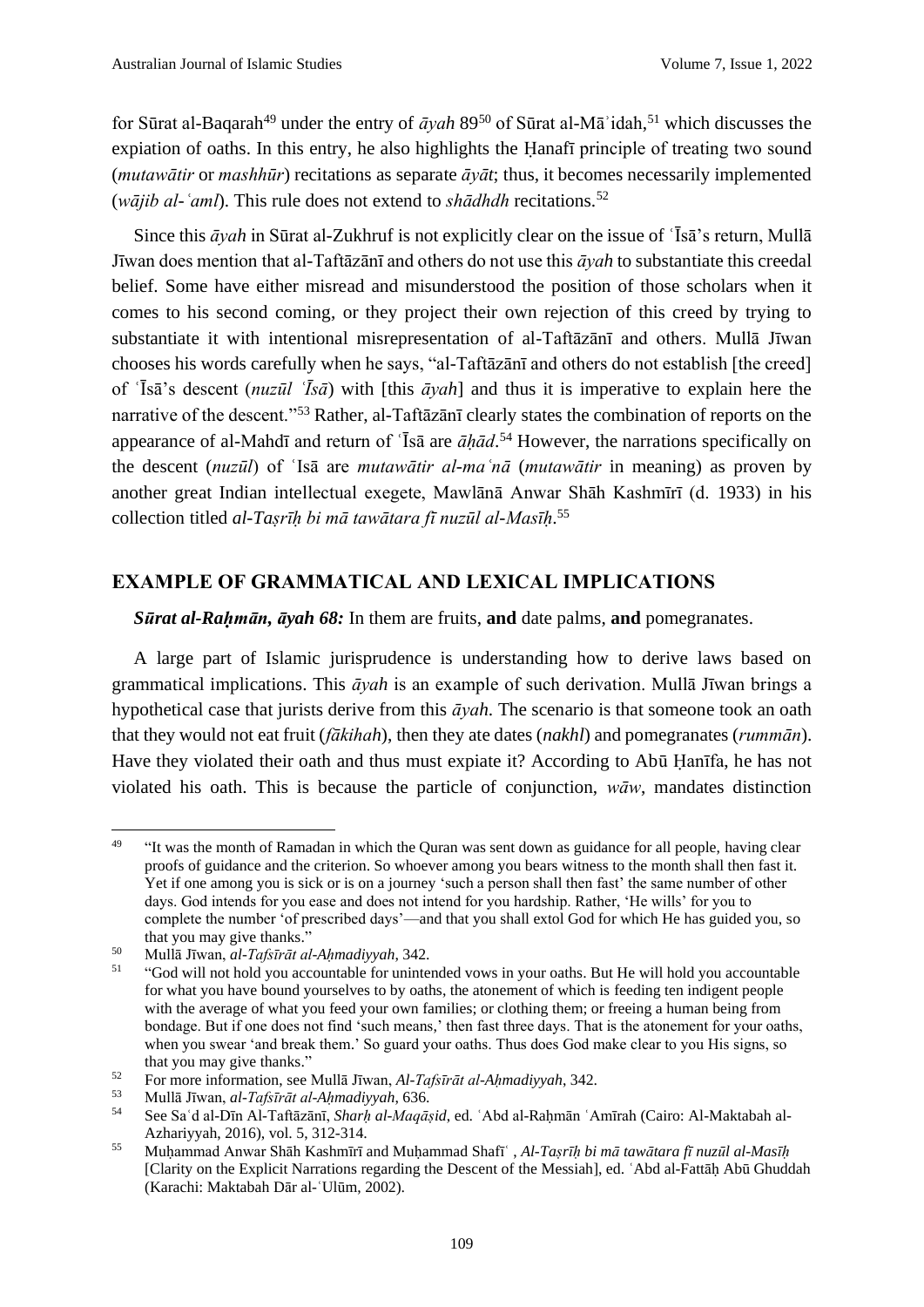(*mughāyarah*) between the word it connects (*maʿṭūf* and *maʿṭūf ʿalayh*), whereas Abū Ḥanīfa's two companions, Abū Yūsuf and Muhammad al-Shaybānī, state this person has violated his oath. They state the conjunction is due to the inherent virtue (*faḍl*) of dates and pomegranates over other fruits, which is why they are treated as if they are not fruits; rather, they are two other types of food. The two Companions (Abū Yūsuf and Muḥammad al-Shaybānī) also state this phenomenon occurs in Sūrat al-Baqarah *āyah* 98 where Jibrīl and Mīkāl are mentioned with the same particle after angels were mentioned. This does not mean Jibrīl and Mīkāl are not angels, but they are singled out due to their virtue over other angels.<sup>56</sup>

Another angle that Mullā Jīwan explores to validate Abū Ḥanīfa's position is through the lexical connotations of the word *fākihah*. He says this word connotes seeking pleasure (*tanaʿʿum*), meaning fruit is a type of food that is not sufficient for nourishment nor is it suitable for medication, while dates are consumed for nourishment and pomegranates for medicinal reasons. Thus, the lexical designations of the word *fākihah* are not applicable to dates and pomegranates because they are more than just pleasure (*tafakkuh*). Again, this type of reasoning is a secondary procedure, which he calls *al-sirr* (a secret).<sup>57</sup> It is not used to override established principles and methodologies. I mention it here simply to show the range of Mullā Jīwan's exegetical analyses.

#### **EXAMPLE OF ESOTERIC INTERPRETATIONS**

Mullā Jīwan does not usually quote Ṣūfī works or figures in this juridical exegesis unless it has legal consequences. For example, in Sūrat al-Aʿrāf *āyah* 204,<sup>58</sup> he quotes them vaguely by using the terms *Şūfiyyah* (Sufis) and *ahl al-sulūk* (people of the Sufi path/wayfaring)<sup>59</sup> due to the issue at hand being related to recitation behind the imam and remembering (*dhikr*) Allah audibly or inaudibly. Another example is in Sūrat Yūnus *āyah* 87,<sup>60</sup> where Şūfī books are alluded to because of the topic of performing prayers and supplications in isolation within the confines of one's home are lauded. The *āyah* states, "And make your homes a direction (*qiblah*)" and, even though the immediate context is in reference to Prophet Mūsā and Prophet Hārūn (may Allah bless them and grant them peace), Mullā Jīwan states the jurists have used this *āyah* to substantiate what they have termed *masjid al-bayt* (mosque of the home). They do this using the principle that lessons are according to the general wording, not the specific cause (*al-ʿibrah bi-ʿumūm al-lafż la bi-khuṣūṣ al-sabab*).<sup>61</sup>

<sup>56</sup> Mullā Jīwan, *al-Tafsīrāt al-Aḥmadiyyah*, 667.

 $rac{57}{58}$  Ibid.

<sup>&</sup>lt;sup>58</sup> "So when the Quran is recited, listen to it, and give heed, so that you may be shown mercy."<br><sup>59</sup> Malla Fruen, al Teferuzt al Alungdinual, 401

<sup>59</sup> Mullā Jīwan, *al-Tafsīrāt al-Aḥmadiyyah*, 401.

<sup>60</sup> "Thus We revealed to Moses and his brother: Settle your people in Egypt in dwellings. Moreover, make your dwellings a prayer niche, and establish the Prayer. And give glad tidings to the believers."

<sup>61</sup> See al-Suyūṭi's *al-Itqān* 45th *nawʿ* titled *fī ʿāmmihi wā khāṣṣihi* for more details. Al-Suyūṭī, *al-Itqān fī ʿulūm al-Qurʾān* [Perfection on the Qurʾānic Sciences] (Karachi: Qadīmī Kutub Khāna, n.d.), vol. 2, 30- 35.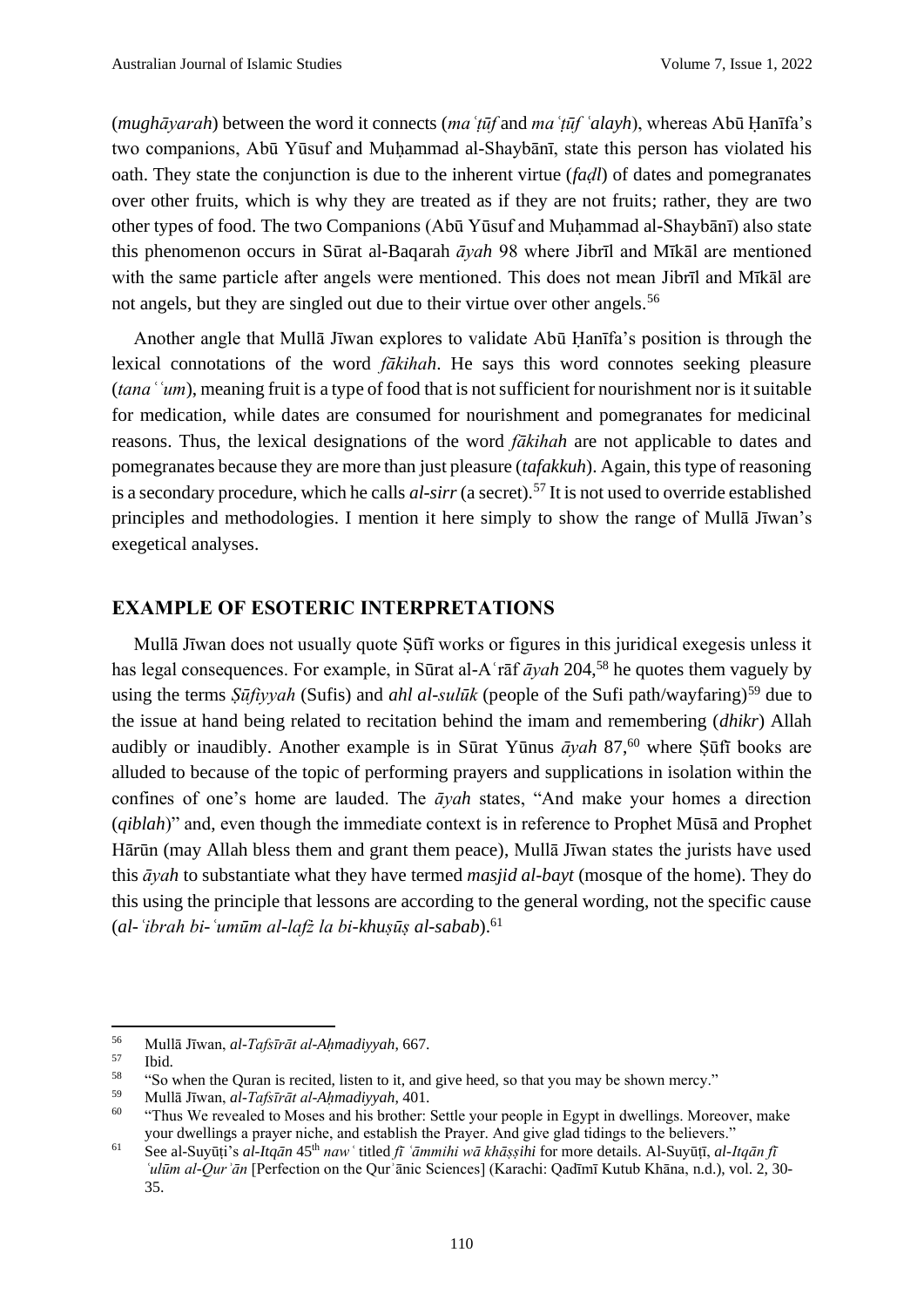He is also critical of certain divergent Ṣūfī beliefs, like the acceptance of the Pharoah's belief at the time of drowning in Sūrat al-Nisāʾ, *āyah* 17-18.<sup>62</sup>

#### **CONCLUSION**

This article presents the methodology of Mullā Jīwan in his *al-Tafsīrāt al-Aḥmadiyyah*, which is the first aḥkām al-Qurʾān work produced in the subcontinent. Mullā Jīwan selected about 500 *āyāt* from 63 *sūrahs* to elaborate on 276 cases of jurisprudence and creed. Based on my enumeration, 186 of the cases are based on juristic rulings (*aḥkām fiqhiyyah*), 42 on Islamic jurisprudence (*uṣūl al-fiqh*) and 48 on issues of creed (*masāʾil al-ʿaqīdah al-sunniyyah*). 63 Though this commentary is primarily juristic in style, Mullā Jīwan's erudition traverses other antecedent fields like creed, grammar and esoterism. For much of his exegesis, he adopts the classical method of interpretation. The value of this work is in his representation of his primary sources, some of which we do not have direct access to today, and in his abridgement of those sources, coupled with his unique selection and re-presentation for his audience. One hopes a critical edition of this work will be published with modern typesetting, annotations and indexing that may facilitate descriptive commentaries to highlight the type of contributions in *tafsīr* produced in the subcontinent. This genre of work would be especially important to show how Mughal *ʿulamāʾ* (scholars) affected the social, intellectual and legal milieu of their time.

 $62$  "Yet there is 'acceptance of' repentance with God only for those who do evil out of ignorance then repent soon after. It is to such as these whom God will grant repentance. And ever is God all-knowing, all-wise. But there is no repentance for those who do sins- until, when death approaches one of them, he says: I do, Indeed, repent now! Nor for those who die while they are disbelievers. For such as these, We have made ready a most painful torment."

<sup>&</sup>lt;sup>63</sup> Some cases overlap more than one field.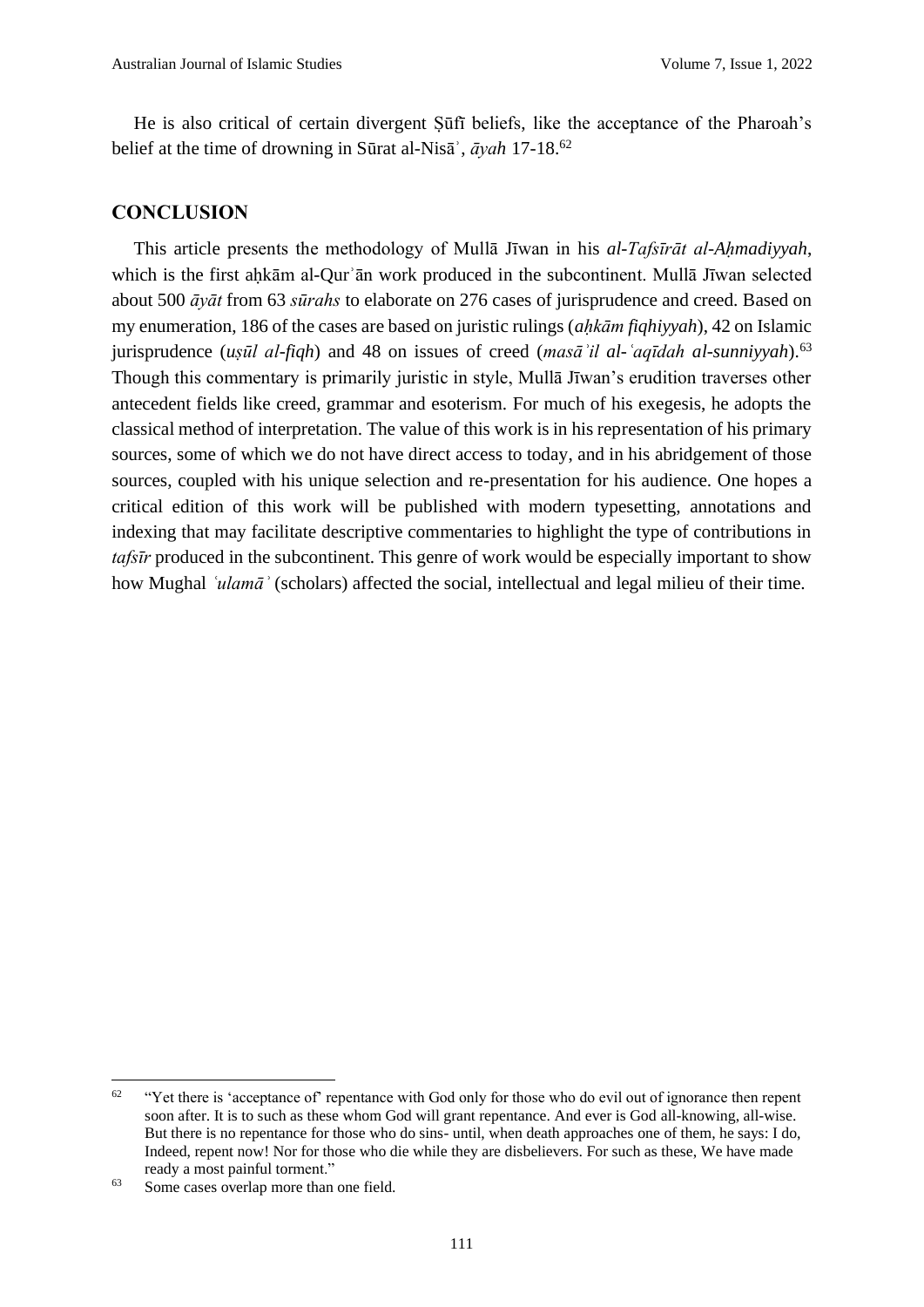#### **BIBLIOGRAPHY**

- Abd al-Shakūr al-Tirmidhī, Jamīl Aḥmad al-Thānwī, *Aḥkām al-Qurʾān ʿalā ḍawʾ mā afādahu Ḥakīm al-Ummah Ashraf ʿAlī al-Thahānawi* [Legal Verses of the Qurʾān in Light of what was benefitted from Mawlānā Ashraf ʿAlī al-Thanvi]. Lahore: Idārat Ashraf al-taḥqīq, 2016.
- Ahmad, Jamīl. Harakat al-Ta'līf bi-al-lughah al-`Arabiyyah fī al-iqlīm al-Shimālī al-Hindī fī al-qarnayn al-thāmin ʿashar wa-al-tāsiʿ ʿashar [Movement of Writing in the Arabic Language in Northern India in the 18<sup>th</sup> and 19<sup>th</sup> Centuries]. Damascus: Wizārah al-Thaqāfah wa al-Irshād al-Qawmī, 1977.
- ʻAlī Saʻīd, Aḥmad bin. *al-Tafsīrāt al-Aḥmadīyah: fī bayān al-āyāt al-sharʻīyah.* [Urdu Translation of Tafsīrāt Aḥmadiyyah]*.* Translated by Muḥammad Sharaf al-Dīn. Lahore: Diyā' al-Qurʾān Publications, 2006.
- Bilgrāmī, Ghulām ʻAlī̄ Āzād. *Sibḥat al-marjān fī āthār Hindustān* [Beads of Pearls on the Relics of India]. Edited by Muḥammad Saʿīd al-Ṭurayḥī. Beirut: Dār al-Rāfidain, 2015.
- Chomaev, Murat. "Molla Civen ve Et-Tefsiratu'l-Ahmediyye Adli Ahkam Ayetleri Tefsiri" [Mullā Jīwan and his Legal Commentary Tafsīrāt Ahmadiyyah]. Accessed March 23, 2022. https://tez.yok.gov.tr/UlusalTezMerkezi/tezDetay.jsp?id=aHWVJHzPPDc3Sr6UCV346Q &no=WebPWFBay25G04OvqQ3OkA.
- al-Ghazālī, Abū Ḥamīd Muḥammad. *Al-Mustaṣfā min ʿilm al-uṣūl* [The Pure from Islamic Jurisprudence]. Edited by Ḥamzah ibn Zuhayr Ḥāfiẓ. Madinah Munawwarah: Shirkat al-Madinah al-Munawwarah li-ṭibāʿah, 1992.
- Ibn Ḥanbal, Aḥmad ibn Muḥammad. *Al-Musnad Lil-Imām Aḥmad Ibn Muḥammad Ibn Ḥanbal*. al-Ṭabʿah 2. Edited by Aḥmad Muḥammad Shākir. Cairo: Dār al-Maʿārif, 1946.
- Ḥusayn, Aḥmad Ḥusayn Ismāʿīl. *Manhaj talāmīdh Ḥakīm al-Ummah al-shaykh Ashraf ʿAlī al-Tahānawī fī al-tafsīr: kitāb aḥkām al-Qurʾān namūdhajā* [Methodology of Ashraf Ali Thavi's Students in *Tafsīr*: A Case Study of their Work on *Aḥkām al-Qurʾān*]. Amman: Dār al-Fatḥ lil-Dirāsāt wa-al-Nashr, 2011.
- Ibn al-Jazarī. *al-Nashr fī al-qirāʾāt al-ʿashr* [The Spread on the 10 Readings]. Beirut: Dār al-Kutub al-ʿIlmiyyah, 2016.
- Isḥāq, ʿAlī Shawwākh. *Muʿjam muṣannafāt al-Qurʾān al-Karīm* [Encyclopedia of Qurʾānic Publications]. Riyadh: Dār al-Rifāʿī, 1983.
- Al-Jāmī, Muḥammad Amān. *Ḥukm al-shayʾ farʿ ʿan taṣawwurih* [The Ruling of a Case is an Extension of its Correct Conceptualisation]. Cairo: Dār al-Minhāj, 2004.
- Kashmīrī, Muḥammad Anwar Shāh, and Muḥammad Shafīʿ. *Al-Taṣrīḥ bi mā tawātara fī nuzūl Al-Masīḥ* [Clarity on the Explicit Narrations regarding the Descent of the Messiah]. Edited by ʿAbd al-Fattāḥ Abū Ghuddah. Karachi: Maktabah Dār al-ʿUlūm, 2002.
- Khārūf, Muḥammad Fahd. *Al-Muyassar fī al-qirāʾāt al-arbaʿ ʿasharah* [The 14 Readings Made Easy]*.* Beirut/Damascus: Dār Ibn Kathīr, 2001.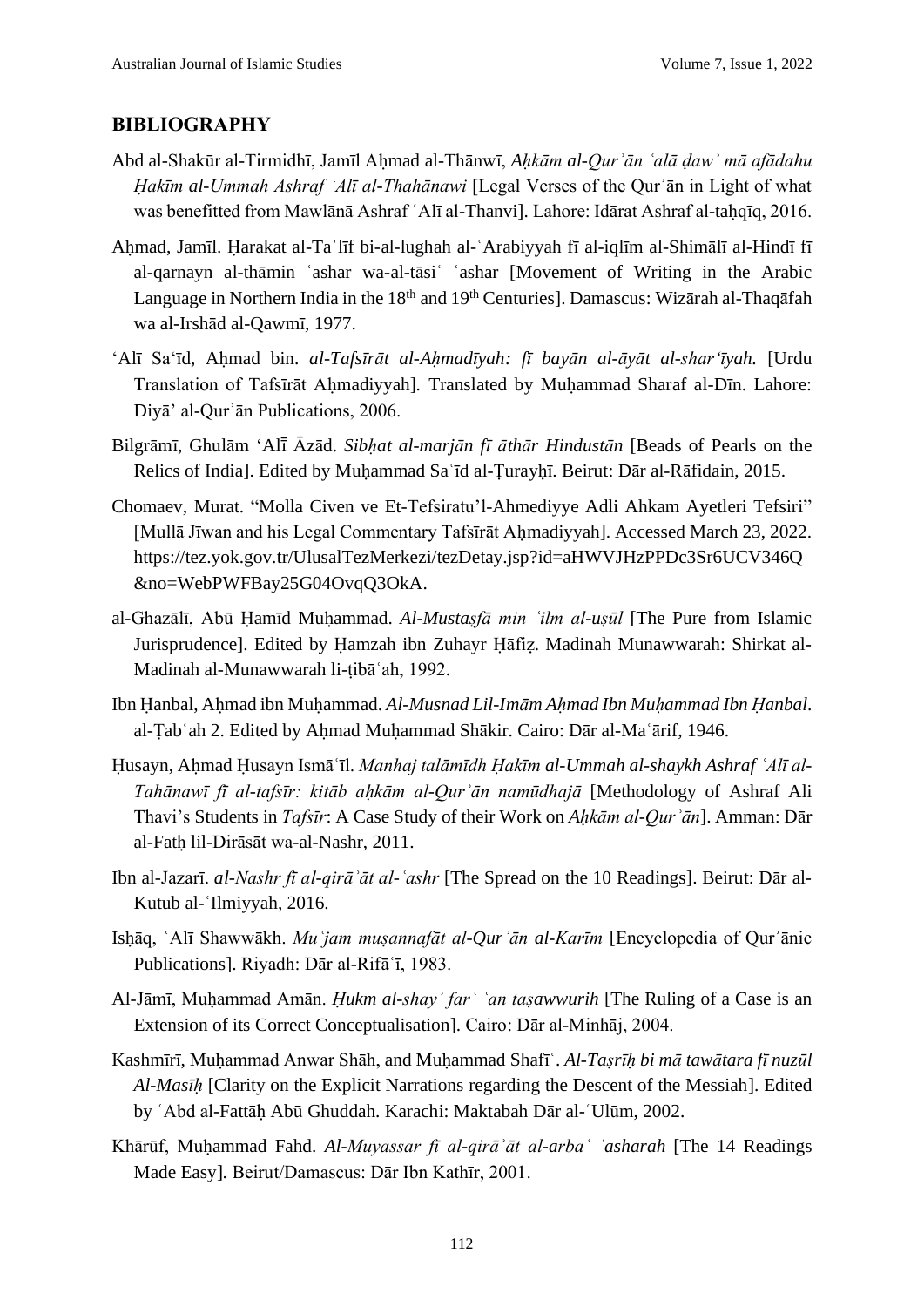- Kidwai, Muḥammad Salim. *Hindustānī mufassirīn aur un ki ʿarabī tafsīray* [Indian Exegetes and their Arabic Exegeses]*.* New Delhi: Maktabah Jāmiʿah Limited, 2011.
- Al-Kumillāʾī, Muḥammad Ḥifẓ al-Raḥmān. *Al-Budūr al-Muḍīʾah fī tarājim al-Ḥanafiyyah* [Illuminated Moons on the Biobibliographies of the Hanafites]. Dhakka: Dār al-Ṣāliḥ, 2018.
- Mahmood, Khalid. *Āthār al-Tanzīl* [Impacts of Revelation]. Lahore: Daftar Dār al-Maʿārif, n.d.
- Mullā Jīwan, Abū Saʿīd Aḥmad. *Nūr al-anwār fī sharḥ al-Manār* [Light of Lights, Commentary on the Enlighted]. Damascus: Dār Nūr al-Ṣabāh & Maktabah Amīr, 2015.
- Mullā Jīwan, Aḥmad b. Abī Saʿīd. *Al-Tafsīrāt al-Aḥmadiyyah*. Kazan: Maktabah al-Shirkah, 1904.
- Mullā Jīwan, Aḥmad b. Abī Saʿīd. *Al-Tafsīrāt al-Aḥmadiyyah fī bayān al-āyāt al-sharʿiyyah* [Aḥmad's Exegeses in Explaining Legal Verses]. Beirut: Dār al-Kutub al-ʿIlmiyyah (DKI), 2010.
- Mullā Jīwan, Aḥmad b. Abī Saʿīd. *Al-Tafsīrāt-i Aḥmadiyyah fī bayān al-āyāt al-sharʿiyyah, yaʿnī, Qurʾān-i Pāk ke fiqhī masāʾil*. Lahore: al-Mīzān, 2005.
- Nadwī, Saʿīd Ḥasan al-Ḥusaynī. *al-Maktabah al-Qurʾāniyyah fī al-Hind fī al-qarn al-thānī ʿashar al-hijrī al-maṭbūʿ minhā wa-al-makhṭūṭ* [The Qurʾānic Corpus in India during the 12th Century Hijri: Printed Works and Manuscripts]. Beirut: Dār Al-Kutub al-ʿIlmiyyah, 2017.
- Pānīpatī, Thanāullah. *Tafsīr al-Maẓharī* [Maẓharī's Exegesis]. Edited by Ibrāhīm Shams al-Dīn. Beirut: Dār al-Kutub al-ʿIlmiyyah, 2019.
- al-Qurashī, ʿAbd al-Qādir. *al-Jawāhir al mudīʾah fī ṭabaqāt al-Ḥanafiyyah* [Illuminated Pearls on Hanafite Bibliographies]. Giza: Dār Hijr, 1993.
- Rizvi, Saiyid Athar Abbas. *Shāh ʿAbd al-ʿAzīz: Puritanism, Sectarian, Polemics, and Jihād.* Lahore: Suhail Academy, 2004.
- Saaleh, Mulla. "A Reckoning with the Dars-i-Nizami." Darul Qasim. Accessed March 23, 2022. https://darulqasim.org/dars-i-nizami/.
- Al-Suyūṭī. *al-Itqān fī ʿulūm al-Qurʾān* [Perfection on the Qurʾānic Sciences]. Karachi: Qadīmī Kutub Khāna, n.d.
- Al-Taftāzānī, Saʿd al-Dīn. *Sharḥ al-Maqāṣid*. Edited by ʿAbd al-Raḥmān ʿAmīrah. Cairo: Al-Maktabah al-Azhariyyah, 2016.
- Tareen, SherAli. "South Asian Qurʾān Commentaries and Translations: A Preliminary Intellectual History." *ReOrient* 5, no. 2 (2020): 233-256. https://doi.org/10.13169/ reorient.5.2.0233.
- Ṭībī, al-Ḥusayn ibn Muḥammad, Edited by Iyād Aḥmad Ghawj and Jamīl Banī ʿAṭā. *Futūḥ alghayb fī al-kashf ʿan qināʿ al-rayb: wa-huwa ḥāshiyat al-Ṭībī ʿalā al-Kashshāf* [Openings